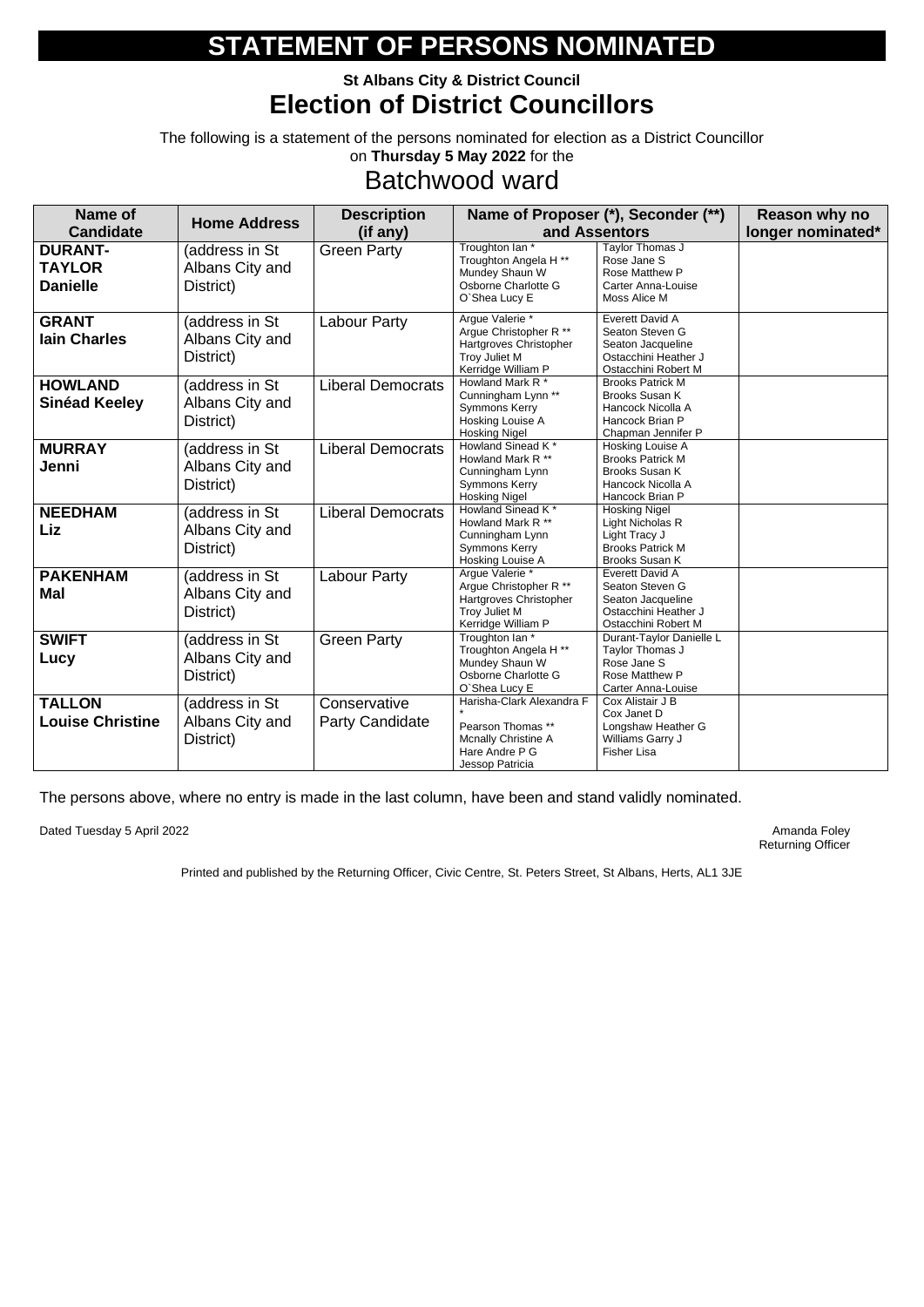### **St Albans City & District Council Election of District Councillors**

The following is a statement of the persons nominated for election as a District Councillor on **Thursday 5 May 2022** for the

## Bernards Heath ward

| Name of<br><b>Candidate</b>                      | <b>Home Address</b>                            | <b>Description</b><br>(if any)               |                                                                                                                              | Name of Proposer (*), Seconder (**)<br>and Assentors                                                    | Reason why no<br>longer nominated* |
|--------------------------------------------------|------------------------------------------------|----------------------------------------------|------------------------------------------------------------------------------------------------------------------------------|---------------------------------------------------------------------------------------------------------|------------------------------------|
| <b>BISHARA</b><br><b>Nadia</b>                   | (address in St<br>Albans City and<br>District) | <b>Green Party first</b><br>choice candidate | Grover Simon J*<br>Paul Rosalind M <sup>**</sup><br><b>Tobert Sophie C</b><br>Bhantoa Christopher J<br>Winiarski Krzysztof F | Bateman Deborah M<br>Pinder-White Simon<br>Wyon Anna J<br>Woods Debra<br>Carter-Iyer Charlotte M        |                                    |
| <b>CAMPBELL</b><br><b>Helen</b>                  | (address in St<br>Albans City and<br>District) | <b>Liberal Democrats</b>                     | Kelway Rebecca A*<br>Richards Thomas S R **<br>Watt Andrew F<br>Barrett Stephen J<br>Kinsley Harry T                         | Rowlands Anthony F<br>Large Michael E<br>Large Karin E<br>Manning John G<br>Maycock Helen S P           |                                    |
| <b>CLOKE</b><br>Jane                             | (address in St<br>Albans City and<br>District) | <b>Labour Party</b>                          | Smith Janet *<br>Harris Eileen R **<br>Harris Richard G<br><b>Utting David C</b><br>Macfarlane Alison J                      | Heiser Sarah L<br>Mestel Benjamin D<br>Cloke Christopher N<br>Cloke Rosalind M<br>Hempenstall Lindsay M |                                    |
| <b>FARENGA</b><br><b>Stephane</b>                | (address in St<br>Albans City and<br>District) | <b>Green Party</b>                           | Grover Simon J*<br>Paul Rosalind M <sup>**</sup><br>Tobert Sophie C<br>Bhantoa Christopher J<br>Winiarski Krzysztof F        | Bateman Deborah M<br>Pinder-White Simon<br>Wyon Anna J<br>Woods Debra<br>Carter-Iyer Charlotte M        |                                    |
| <b>KILLEN</b><br><b>Ambrose</b>                  | 24 Clifton Street,<br>St Albans, AL1<br>3RY    | Conservative<br><b>Party Candidate</b>       | Killen Bernadette B *<br>Killen Peter **<br>Seabright Patricia S<br>Murphy John<br>MacLaren Stewart                          | <b>Broom Derek</b><br><b>Broom Rosemary J</b><br>Bagshaw Ben R<br>Norwood Brenda<br>Cook Louise E       |                                    |
| <b>LEVY</b><br><b>Jez</b>                        | (address in St<br>Albans City and<br>District) | <b>Liberal Democrats</b>                     | Kelway Rebecca A*<br>Richards Thomas S R **<br>Watt Andrew F<br>Barrett Stephen J<br>Kinsley Harry T                         | Rowlands Anthony F<br>Large Michael E<br>Large Karin E<br>Manning John G<br>Maycock Helen S P           |                                    |
| <b>MAISEY</b><br>Pam                             | (address in St<br>Albans City and<br>District) | <b>Green Party</b>                           | Grover Simon J*<br>Paul Rosalind M <sup>**</sup><br>Tobert Sophie C<br>Bhantoa Christopher J<br>Winiarski Krzysztof F        | Bateman Deborah M<br>Pinder-White Simon<br>Wyon Anna J<br>Woods Debra<br>Carter-Iyer Charlotte M        |                                    |
| <b>PATIL MEAD</b><br><b>Mangala</b><br>Leeladhar | (address in St<br>Albans City and<br>District) | <b>Liberal Democrats</b>                     | Kelway Rebecca A*<br>Richards Thomas S R **<br>Watt Andrew F<br><b>Barrett Stephen J</b><br>Kinsley Harry T                  | Rowlands Anthony F<br>Large Michael E<br>Large Karin E<br>Manning John G<br>Maycock Helen S P           |                                    |

The persons above, where no entry is made in the last column, have been and stand validly nominated.

Dated Tuesday 5 April 2022 **Amanda Foley** Amanda Foley

Returning Officer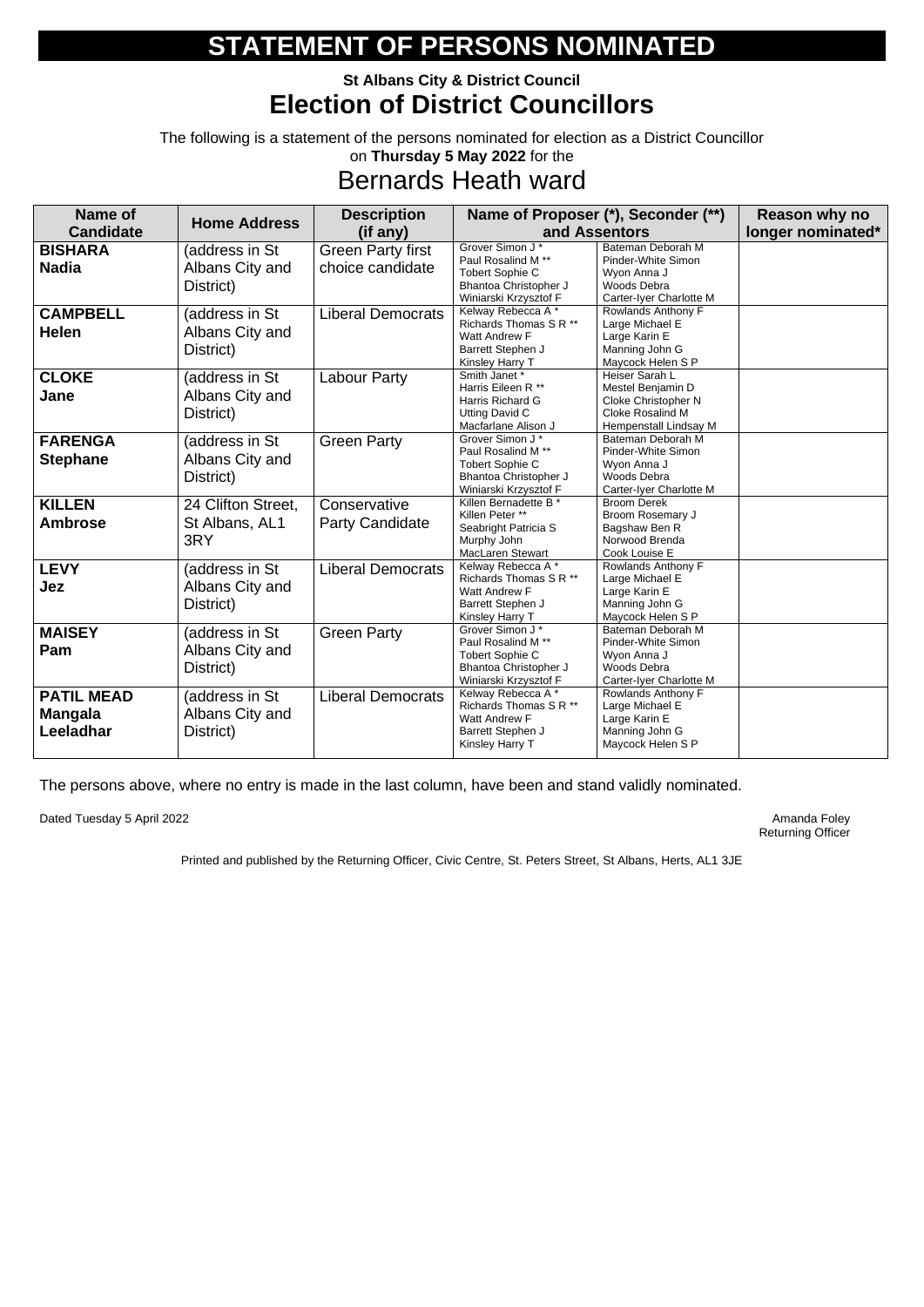### **St Albans City & District Council Election of District Councillors**

The following is a statement of the persons nominated for election as a District Councillor on **Thursday 5 May 2022** for the

## Clarence ward

| <b>Name of</b>                       | <b>Home Address</b>                            | <b>Description</b>                           |                                                                                                                                      | Name of Proposer (*), Seconder (**)                                                                         | Reason why no     |
|--------------------------------------|------------------------------------------------|----------------------------------------------|--------------------------------------------------------------------------------------------------------------------------------------|-------------------------------------------------------------------------------------------------------------|-------------------|
| <b>Candidate</b>                     |                                                | (if any)                                     |                                                                                                                                      | and Assentors                                                                                               | longer nominated* |
| <b>BAILEY</b><br>Ed                  | (address in St<br>Albans City and<br>District) | <b>Labour Party</b>                          | Upton Richard W <sup>*</sup><br>Upton Jill R **<br><b>Allan David</b><br>Allan Ann E<br>Marrows George D                             | Savage Anthony C<br>Savage Marion<br>Pearce Sarah<br>Davey Godfrey S<br>Keeling Susan M                     |                   |
| <b>FISHER</b><br><b>Matthew</b>      | (address in St<br>Albans City and<br>District) | <b>Green Party first</b><br>choice candidate | Riener Gregory S*<br>Metcalf Kate H <sup>**</sup><br>Metcalf-Riener Sofia M<br>Metcalf-Riener Tatiana N<br>Brown Linda E             | <b>Brown Daniel K</b><br><b>Mccall Martin</b><br>Michaelides Angelos A<br>Farenga Ruth E<br>Parslow Rebecca |                   |
| <b>KALOCZI</b><br><b>David John</b>  | (address in St<br>Albans City and<br>District) | Conservative<br><b>Party Candidate</b>       | Kaloczi Lorraine N*<br>Norman Ann E **<br>Norman Peter S<br>Campbell Alec<br><b>Burke Mary A</b>                                     | Crabtree James R<br><b>Crabtree Rachel M</b><br>Wall David N<br>Wall Anne V<br>Young Guy M                  |                   |
| <b>MADOC</b><br><b>Josie</b>         | (address in St<br>Albans City and<br>District) | <b>Liberal Democrats</b>                     | Patwardhan Nilima *<br>Wick Jenny M **<br>Willis Matthew O<br>Perchard David E<br>Perchard Denise L                                  | <b>Tucker William D S</b><br>Tucker Anna L S<br>Lusby Joyce M<br>Bellingham David C<br>Bellingham Megan     |                   |
| <b>PEDROZ</b><br><b>Mark Anthony</b> | (address in St<br>Albans City and<br>District) | <b>Liberal Democrats</b>                     | Patwardhan Nilima *<br>Wick Jenny M **<br>Willis Matthew O<br>Perchard David E<br>Perchard Denise L                                  | Tucker William D S<br>Tucker Anna L S<br>Lusby Joyce M<br>Bellingham David C<br>Bellingham Megan            |                   |
| <b>RIENER</b><br><b>Gregory S</b>    | (address in St<br>Albans City and<br>District) | <b>Green Party</b>                           | Metcalf Kate H <sup>*</sup><br>Metcalf-Riener Sofia M **<br>Metcalf-Riener Tatiana N<br>Brown Linda E<br><b>Brown Daniel K</b>       | <b>Mccall Martin</b><br>Michaelides Angelos A<br>Farenga Ruth E<br>McGrath Kathryn H<br>Parslow Rebecca     |                   |
| <b>ROBERTS</b><br><b>Gabriel</b>     | (address in St<br>Albans City and<br>District) | <b>Green Party</b>                           | Riener Gregory S <sup>*</sup><br>Metcalf Kate H <sup>**</sup><br>Metcalf-Riener Sofia M<br>Metcalf-Riener Tatiana N<br>Brown Linda E | <b>Brown Daniel K</b><br><b>Mccall Martin</b><br>Michaelides Angelos A<br>Farenga Ruth E<br>Parslow Rebecca |                   |
| <b>WHITE</b><br><b>Chris</b>         | (address in St<br>Albans City and<br>District) | <b>Liberal Democrats</b>                     | Patwardhan Nilima*<br>Wick Jenny M **<br>Willis Matthew O<br>Perchard David E<br>Perchard Denise L                                   | Tucker William D S<br>Tucker Anna L S<br>Lusby Joyce M<br>Bellingham David C<br>Bellingham Megan            |                   |

The persons above, where no entry is made in the last column, have been and stand validly nominated.

Dated Tuesday 5 April 2022 **Amanda Foley** Amanda Foley

Returning Officer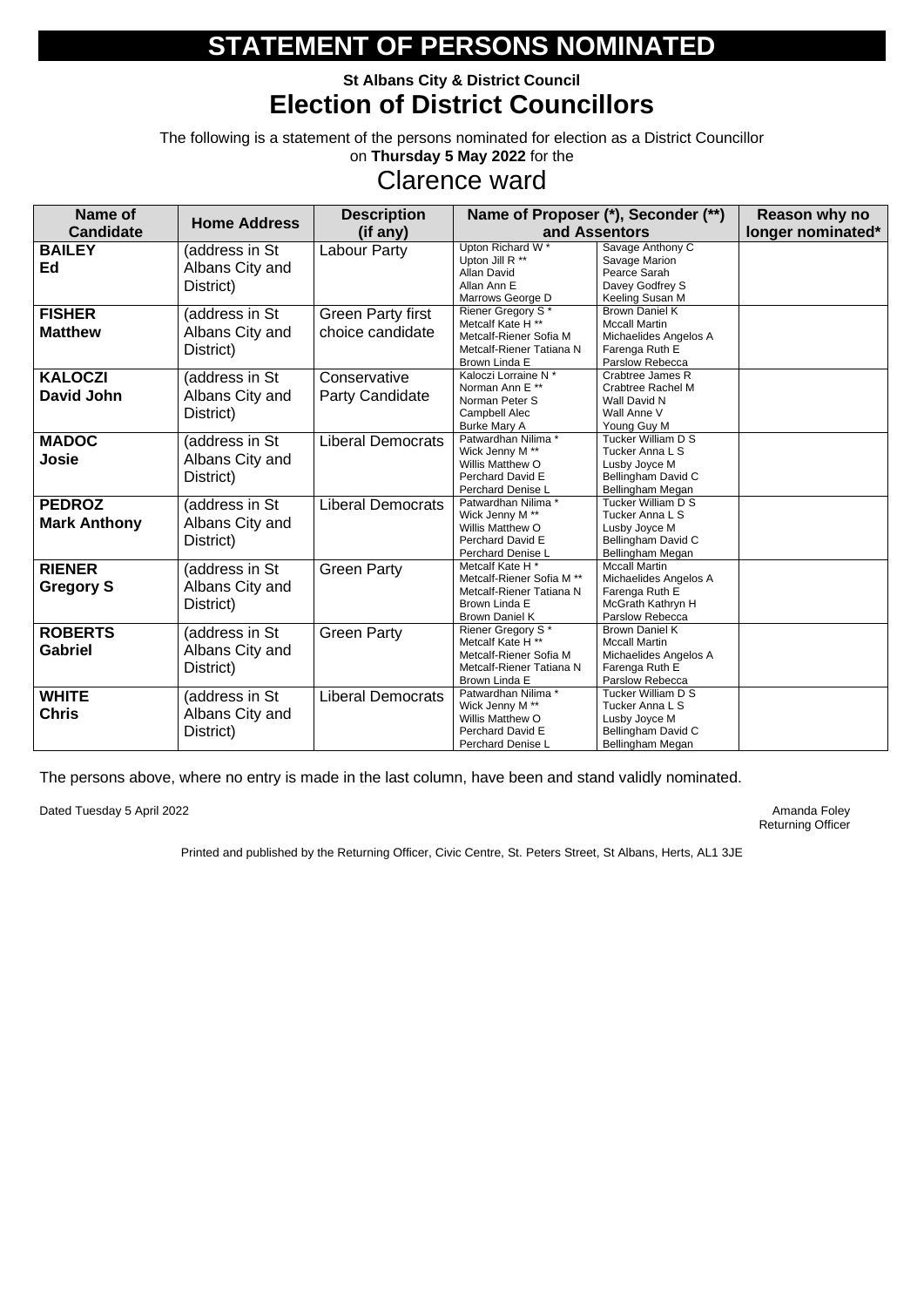### **St Albans City & District Council Election of a District Councillor**

The following is a statement of the persons nominated for election as a District Councillor on **Thursday 5 May 2022** for the

## Colney Heath ward

| Name of                                  | <b>Home Address</b>                            | <b>Description</b>                     |                                                                                                            | Name of Proposer (*), Seconder (**)                                                           | Reason why no     |
|------------------------------------------|------------------------------------------------|----------------------------------------|------------------------------------------------------------------------------------------------------------|-----------------------------------------------------------------------------------------------|-------------------|
| <b>Candidate</b>                         |                                                | (if any)                               |                                                                                                            | and Assentors                                                                                 | longer nominated* |
| <b>BRAZIER</b><br><b>Chris</b>           | (address in St<br>Albans City and<br>District) | <b>Liberal Democrats</b>               | Bacon Kenneth A*<br>Bacon Mary **<br>Penny Dean<br>Kasprak William<br>Day lan J                            | Day Elizabeth M<br>Day Barry R<br>Day Sandra D<br>Gibbs Julie P<br>Gibbs Christopher K        |                   |
| <b>CHESTER</b><br><b>Laurence Stuart</b> | (address in St<br>Albans City and<br>District) | Labour Party                           | Nash Charles L <sup>*</sup><br>Nash Margaret L **<br>Doust Corinne J<br>Doust Andrew C<br>Humbles Daphne R | Ruane Tracey J<br>Cox Robert<br>Ruane Thomas P<br>Burns Philip A<br><b>Burns Jacqueline M</b> |                   |
| <b>LEONARD</b><br><b>Graham Stanley</b>  | (address in St<br>Albans City and<br>District) | Conservative<br><b>Party Candidate</b> | Foy Rebecca A*<br>Evans Jane C**<br>Evans Mark<br>Reeves Peter H<br>Reeves Alison G                        | Jones Julia A<br>Jones Timothy R<br>Cloke Geraldine A<br>Painter Roy W<br>Painter Margaret R  |                   |
| <b>PAUL</b><br><b>Rosalind Mary</b>      | (address in St<br>Albans City and<br>District) | <b>Green Party</b>                     | Naunton Stephen D*<br>Harvey Pamela J **<br>Whitman Stephen J<br>Whitman Jane D<br>Sutton Susan E          | Fox Robert<br>Marlborough Diane G<br>Hitches Angela G<br>Poll Belinda<br>Osborne John L       |                   |

The persons above, where no entry is made in the last column, have been and stand validly nominated.

Dated Tuesday 5 April 2022 **Amanda Foley** Amanda Foley

Returning Officer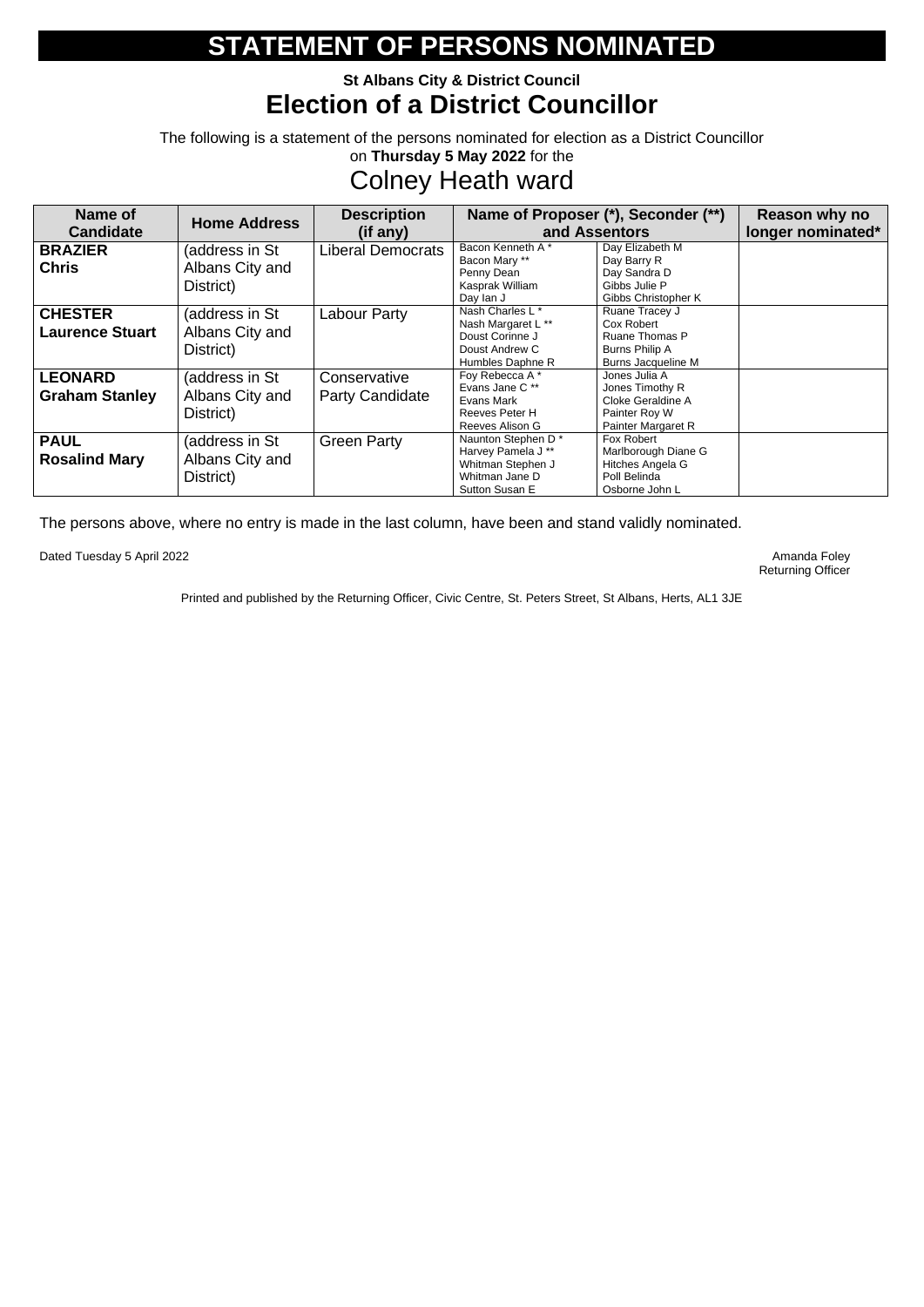### **St Albans City & District Council Election of District Councillors**

The following is a statement of the persons nominated for election as a District Councillor on **Thursday 5 May 2022** for the

## Cunningham ward

| Name of<br><b>Candidate</b>               | <b>Home Address</b>                                | <b>Description</b><br>(if any)         |                                                                                                                     | Name of Proposer (*), Seconder (**)<br>and Assentors                                                                         | Reason why no<br>longer nominated* |
|-------------------------------------------|----------------------------------------------------|----------------------------------------|---------------------------------------------------------------------------------------------------------------------|------------------------------------------------------------------------------------------------------------------------------|------------------------------------|
| <b>DONALD</b><br><b>Robert Francis</b>    | 24 Meadowcroft,<br>St Albans, Herts,<br>AL1 1UD    | <b>Liberal Democrats</b>               | Mcnally Thomas *<br>Brown Anne W **<br>Fullard Barbara A<br>Clark Joanna G<br>Fitt Bruce D L                        | Wright James R<br>Taylor Janet M<br>Fletcher Jennifer A<br>Wragg Stephen P<br>Roberts Malcolm J                              |                                    |
| <b>DREWITT</b><br><b>Rachael Juliette</b> | (address in St<br>Albans City and<br>District)     | Conservative<br><b>Party Candidate</b> | Sweeny Phyllis <sup>*</sup><br>Cox Edward G **<br>Cox Wendy M<br>Malin Alan R<br>Malin Gillian A F                  | <b>Cullingford Benita</b><br><b>Cullingford Philip N</b><br>Sweeny Paul A<br>Hannah Emma J<br>Hannah Keith W                 |                                    |
| <b>EVERALL</b><br><b>Roly</b>             | 20 Milehouse<br>Lane, St Albans,<br>Herts, AL1 1TB | <b>Liberal Democrats</b>               | Donald Robert F*<br>Donald Elaine S**<br>Campbell Garry W<br>Campbell Mary T<br>Pennelegion Christopher             | <b>Stanley Sebastian M</b><br><b>Blackburn Anne</b><br>Sharman Andrew B<br>Wragg Stephen P<br><b>Blackburn David A</b>       |                                    |
| <b>FLETCHER</b><br><b>Phil</b>            | (address in St<br>Albans City and<br>District)     | <b>Green Party</b>                     | Hall Caroline *<br>Slade Samantha L **<br>Elhamri Ayyub<br>Elhamri Fatiha<br><b>Bagnall Charles</b>                 | <b>Bagnall Maureen</b><br>Ramsey Jocelyn<br>Harvey Clare F<br>Harvey Nigel D<br>Scammell Susan E                             |                                    |
| <b>HALL</b><br><b>Caroline</b>            | (address in St<br>Albans City and<br>District)     | <b>Green Party</b>                     | Langton Paul *<br>Slade Samantha L**<br>Elhamri Fatiha<br>Elhamri Ayyub<br><b>Bagnall Charles</b>                   | <b>Bagnall Maureen</b><br>Ramsey Jocelyn<br>Harvey Clare F<br>Harvey Nigel D<br>Scammell Susan E                             |                                    |
| <b>HARRISON</b><br><b>Geoff</b>           | 53 Salisbury Ave,<br>St Albans, AL1<br>4TZ         | <b>Liberal Democrats</b>               | Brown Anne W*<br>Donald Robert F **<br>Khan Nizagat<br>Hussain Mashhood A<br><b>Almond Kevin</b>                    | <b>Fletcher Brian</b><br><b>Purcell-Downes Catherine</b><br>M<br><b>Taylor Janet</b><br>Mcnally Juliet L<br>Everall Roland J |                                    |
| <b>PATON</b><br><b>John Mackenzie</b>     | (address in St<br>Albans City and<br>District)     | <b>Labour Party</b>                    | Metcalf John T*<br>Bird Jonathan H**<br><b>Metcalf Margaret M</b><br><b>Bradstreet Theresa A</b><br>Bird Sophie E S | <b>Barnard David</b><br>Harris Adrienne J<br>Harris Robert D<br>Carotenuto Francesco<br>Pinto Silvia                         |                                    |

The persons above, where no entry is made in the last column, have been and stand validly nominated.

Dated Tuesday 5 April 2022 **Amanda Foley** Amanda Foley

Returning Officer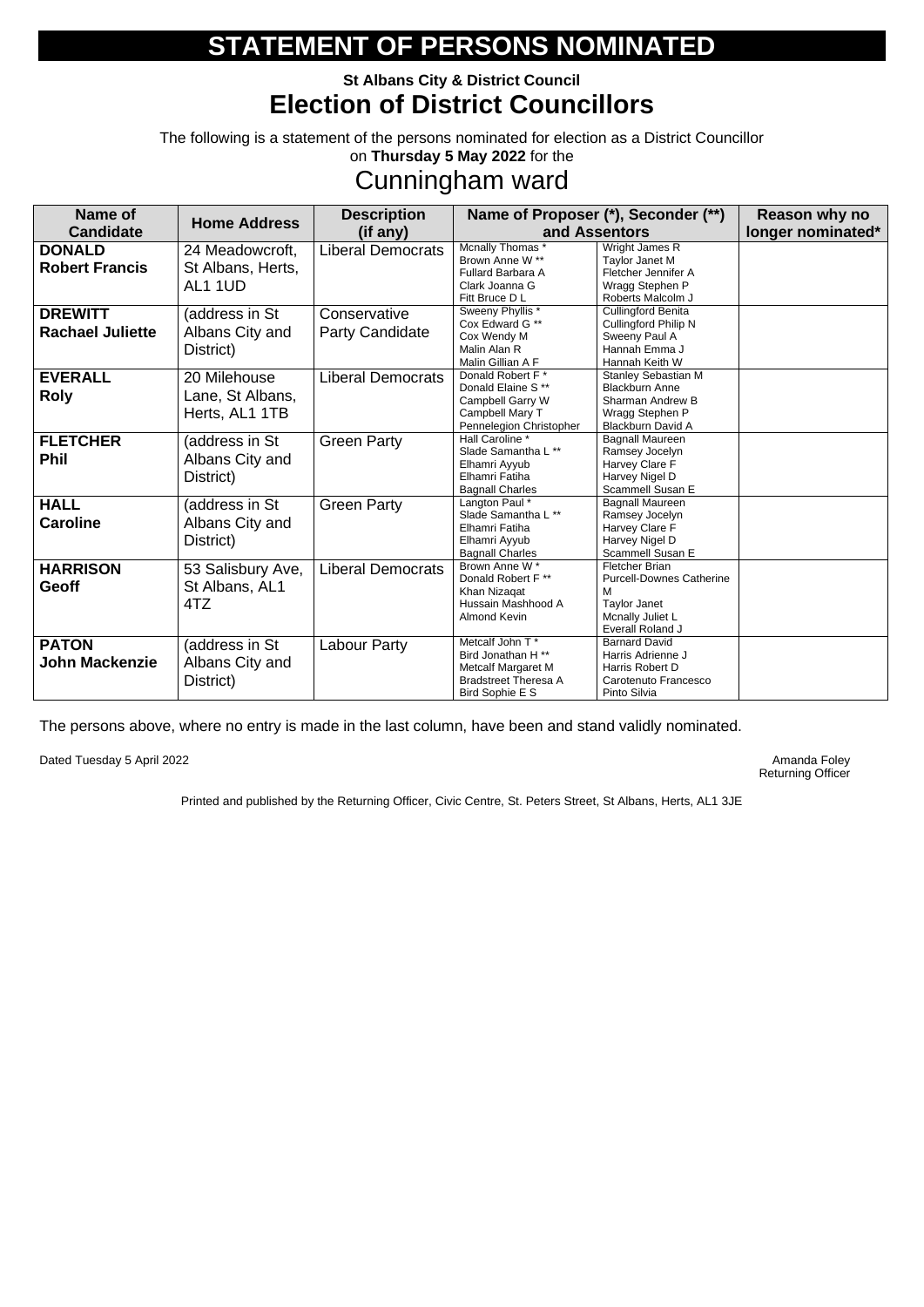### **St Albans City & District Council Election of District Councillors**

The following is a statement of the persons nominated for election as a District Councillor on **Thursday 5 May 2022** for the

## Harpenden East ward

| <b>Name of</b>                             | <b>Home Address</b>                                  | <b>Description</b>                                |                                                                                                                      | Name of Proposer (*), Seconder (**)                                                                                     | Reason why no     |
|--------------------------------------------|------------------------------------------------------|---------------------------------------------------|----------------------------------------------------------------------------------------------------------------------|-------------------------------------------------------------------------------------------------------------------------|-------------------|
| <b>Candidate</b>                           |                                                      | (if any)                                          |                                                                                                                      | and Assentors                                                                                                           | longer nominated* |
| <b>CANNING</b><br><b>Dason</b>             | (address in St<br>Albans City and<br>District)       | <b>Liberal Democrats</b>                          | Hill Harry J <sup>*</sup><br>De Kort Mhairi **<br>Holmes Paul D S<br>Holmes Sarah L<br>Cave Daniel E                 | Nye Heather J<br><b>Collins Melanie</b><br><b>Stewart Glenn M</b><br>Coleby Elizabeth A<br>Netherton Kate               |                   |
| <b>DE KORT</b><br><b>Paul David</b>        | (address in St<br>Albans City and<br>District)       | <b>Liberal Democrats</b>                          | Hill Harry J*<br>De Kort Mhairi **<br>Holmes Paul D S<br>Holmes Sarah L<br>Cave Daniel E                             | Nye Heather J<br><b>Collins Melanie</b><br><b>Stewart Glenn M</b><br>Coleby Elizabeth A<br>Netherton Kate               |                   |
| <b>GILLEN</b><br><b>Christopher Hugh</b>   | (address in St<br>Albans City and<br>District)       | <b>Labour Party</b>                               | Ross Gavin J S*<br>Goodhall Clive R **<br>Caulkett Konrad S<br>King Adrian J<br>Laurenson Nicholas R                 | <b>Waters Mari</b><br><b>Mulcock Rita</b><br>Papakyriacou Elizabeth<br>Archbold-Shore Geraldine<br>R<br>Ross Rosemary E |                   |
| <b>HERITAGE</b><br><b>Teresa Catherine</b> | 5 Sibley Ave,<br>Harpenden,<br>Herts, AL5 1HE        | <b>The Conservative</b><br><b>Party Candidate</b> | Maynard Stephen *<br>Klein Paul A <sup>**</sup><br>Gaines Ronald F<br>Gaines Amanda B<br>Scott Kenneth M             | Scott Elizabeth B<br>Farmer Rosemary A<br>Davison Charles K H<br>Davison Vivienne<br>Stratford Jean E                   |                   |
| <b>LIVER</b><br><b>Pip</b>                 | (address in St<br>Albans City and<br>District)       | <b>Liberal Democrats</b>                          | Hill Harry J*<br>De Kort Mhairi **<br>Holmes Paul D S<br>Holmes Sarah L<br>Cave Daniel E                             | Nye Heather J<br><b>Collins Melanie</b><br><b>Stewart Glenn M</b><br>Coleby Elizabeth A<br>Netherton Kate               |                   |
| <b>MAYNARD</b><br><b>Mary</b>              | 12 Granby<br>Avenue,<br>Harpenden,<br>Herts, AL5 5QR | <b>The Conservative</b><br><b>Party Candidate</b> | Maynard Stephen *<br>Klein Paul A**<br>Gaines Amanda B<br>Gaines Ronald F<br>Scott Kenneth M                         | Scott Elizabeth B<br>Farmer Rosemary A<br>Davison Charles K H<br>Davison Vivienne<br>Stratford Jean E                   |                   |
| <b>MITCHELL</b><br><b>Kieran</b>           | (address in St<br>Albans City and<br>District)       | <b>The Conservative</b><br><b>Party Candidate</b> | Maynard Stephen *<br>Klein Paul A <sup>**</sup><br>Gaines Ronald F<br>Gaines Amanda B<br>Scott Kenneth M             | Scott Elizabeth B<br>Farmer Rosemary A<br>Davison Charles K H<br>Davison Vivienne<br>Stratford Jean E                   |                   |
| <b>TROUGHTON</b><br>lan                    | (address in St<br>Albans City and<br>District)       | <b>Green Party</b>                                | Schlich Louise M*<br>Schlich Alexander H <sup>**</sup><br>Kennedy Gordon N<br>Kennedy Edward N M<br>Kennedy Tracey L | Clarke Andrew V<br>Clarke Rebecca<br>Griffith Sarah J<br>Coleman Lucinda J<br>Webster Stephen J A                       |                   |

The persons above, where no entry is made in the last column, have been and stand validly nominated.

Dated Tuesday 5 April 2022 **Amanda Foley** Amanda Foley

Returning Officer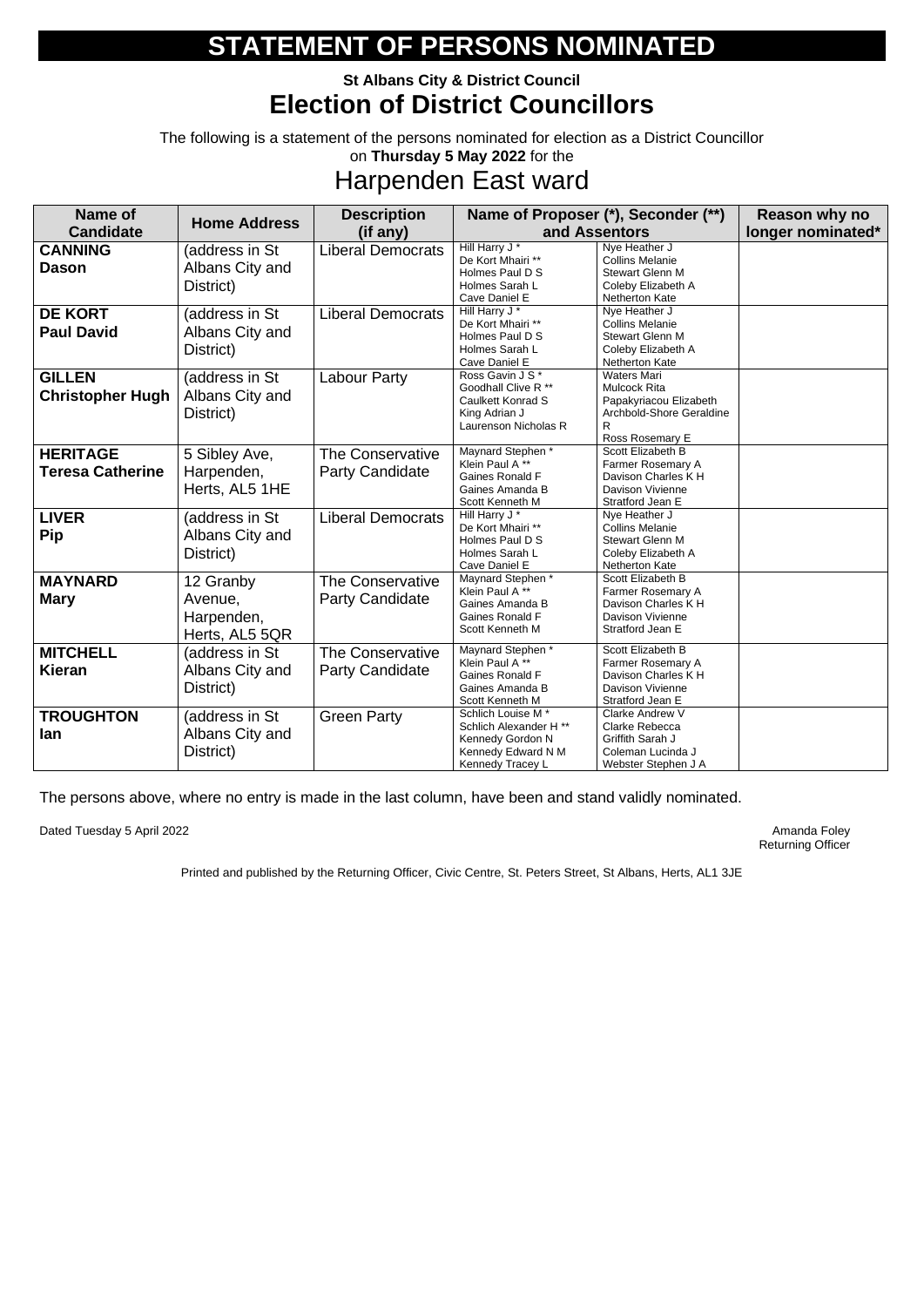### **St Albans City & District Council Election of District Councillors**

The following is a statement of the persons nominated for election as a District Councillor on **Thursday 5 May 2022** for the

### Harpenden North & Rural ward

| Name of                                                      | <b>Home Address</b>                                          | <b>Description</b>                                |                                                                                                                                | Name of Proposer (*), Seconder (**)                                                                                      | Reason why no     |
|--------------------------------------------------------------|--------------------------------------------------------------|---------------------------------------------------|--------------------------------------------------------------------------------------------------------------------------------|--------------------------------------------------------------------------------------------------------------------------|-------------------|
| <b>Candidate</b>                                             |                                                              | (if any)                                          |                                                                                                                                | and Assentors                                                                                                            | longer nominated* |
| <b>COUSIN</b><br>Paul                                        | (address in St<br>Albans City and<br>District)               | <b>The Conservative</b><br><b>Party Candidate</b> | Northcroft Georgina R <sup>*</sup><br>Northcroft Peter H **<br>Bray-Stacey Simon H B<br>Bray-Stacey Kathryn Z<br>Wozniak Ewa D | Healy Rosie K<br>Wright Paul D<br>Jackson Jessica J<br><b>Firmin Catherine</b><br>Firmin Tim                             |                   |
| <b>D'ROSARIO</b><br><b>Alexia Rowena</b><br><b>Madeleine</b> | (address in St<br>Albans City and<br>District)               | <b>The Conservative</b><br><b>Party Candidate</b> | De Lange Amanda D*<br>De Lange David S **<br>Bryant Alison J<br>Bryant John<br>Falconer Jacqueline A                           | Falconer Alan R<br>De Lange Emma<br>Rose Andrew D<br>Rose Suzanne J<br>Miller Jemima                                     |                   |
| <b>FOLWELL</b><br><b>Stephen</b>                             | (address in St<br>Albans City and<br>District)               | <b>Green Party</b>                                | Riley Kyle D*<br>Riley Leslie R **<br><b>Riley Sally-Anne</b><br>Tull Lisa J<br>Chisholm Martin B                              | Rider Terence H<br>Francis Miranda J<br>Golding Lesley J<br>Speight Andrew<br>Reed Amanda                                |                   |
| <b>MOORE</b><br>Ed                                           | Beech House,<br>19a Roundwood<br>Park, Harpenden,<br>AL5 3AB | <b>Liberal Democrats</b>                          | Moore Clare J *<br>Hyman Jane M **<br>Carr Jonathan L<br>Brooks John<br><b>Brooks Anne T</b>                                   | Lind Nicole M<br><b>Lind Robert</b><br><b>Button Jane A</b><br><b>Button Peter</b><br><b>Button Georgia E</b>            |                   |
| <b>PAWLE</b><br><b>Bert</b>                                  | 9 Bramble Close,<br>Harpenden, AL5<br>4AN                    | The Conservative<br><b>Party Candidate</b>        | Crossland Jane S*<br>Taylor Margaret J **<br>Haigh Linda M<br>Matta Wassim H M<br>Fellas Christofa N                           | Cox Carole A<br>Cameron Tina<br><b>Crossland Thomas L</b><br>Cheema Pauline M<br>Grover Anthony P                        |                   |
| <b>ROHALE</b><br>Ayesha                                      | (address in<br><b>Welwyn Hatfield</b><br>Borough)            | <b>Liberal Democrats</b>                          | Moore Edward J*<br>Moore Clare J **<br>Hyman Jane M<br>Carr Jonathan L<br>Brooks John                                          | <b>Brooks Anne T</b><br>Lind Nicole M<br><b>Lind Robert</b><br>Button Jane A<br><b>Button Peter</b>                      |                   |
| <b>SPIRI</b><br>Linda Ann                                    | (address in St<br>Albans City and<br>District)               | <b>Labour Party</b>                               | O'Brien Elaine *<br>Ridgewell Harry J **<br><b>Cotton Marjorie</b><br>Cotton John K<br>Fricker Hugh S                          | <b>Howe Marie-Louise</b><br><b>Brooker Christopher</b><br>O'Brien Chris<br>Cunningham-Smith Jenny<br>Ridgewell Richard D |                   |
| <b>WHITTOME</b><br>Candy                                     | (address in St<br>Albans City and<br>District)               | <b>Green Party</b>                                | Riley Kyle D*<br>Riley Leslie R **<br><b>Riley Sally-Anne</b><br>Tull Lisa J<br>Chisholm Martin B                              | Rider Terence H<br>Francis Miranda J<br>Golding Lesley J<br>Speight Andrew<br>Reed Amanda                                |                   |
| <b>WREN</b><br><b>Allison Frances</b>                        | (address in St<br>Albans City and<br>District)               | <b>Liberal Democrats</b>                          | Scott Richard A*<br>Russ Martin P**<br>Mason-Scott Tracy<br><b>Brooks Anne T</b><br>Brooks John                                | Poupard Maureen<br><b>Poupard Patrick</b><br>Moore Edward J<br>Galvin Zoe F<br>Galvin John N                             |                   |

The persons above, where no entry is made in the last column, have been and stand validly nominated.

Dated Tuesday 5 April 2022 **Amanda Foley** Amanda Foley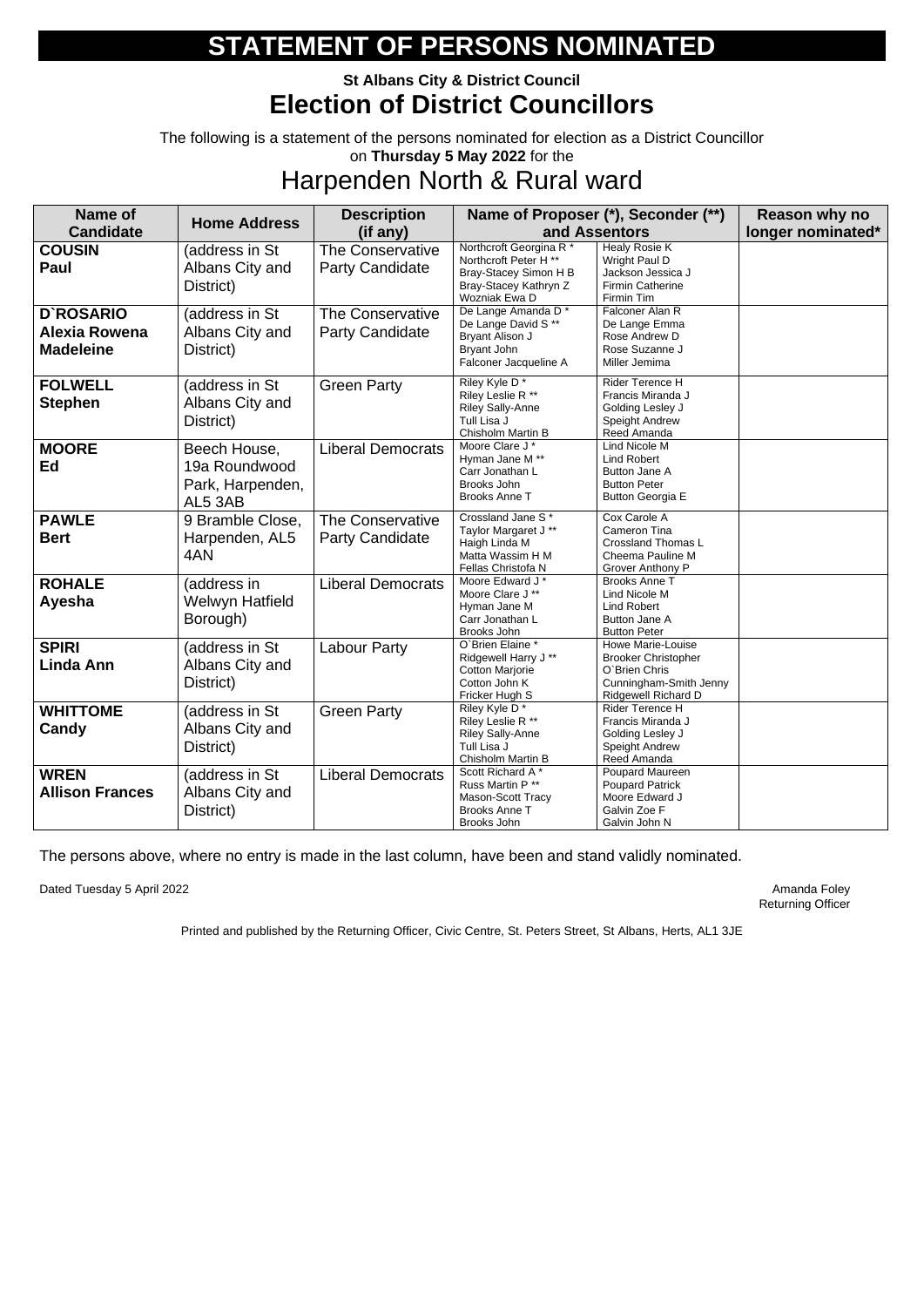### **St Albans City & District Council Election of District Councillors**

The following is a statement of the persons nominated for election as a District Councillor on **Thursday 5 May 2022** for the

## Harpenden South ward

| <b>Name of</b>                                   | <b>Home Address</b>                                    | <b>Description</b>                                |                                                                                                                  | Name of Proposer (*), Seconder (**)                                                                        | Reason why no     |
|--------------------------------------------------|--------------------------------------------------------|---------------------------------------------------|------------------------------------------------------------------------------------------------------------------|------------------------------------------------------------------------------------------------------------|-------------------|
| <b>Candidate</b>                                 |                                                        | (if any)                                          |                                                                                                                  | and Assentors                                                                                              | longer nominated* |
| <b>BEASHEL</b><br><b>Mark Nicholas</b>           | 2 Oakview Close,<br>Harpenden,<br>Herts, AL5 2PP       | <b>The Conservative</b><br><b>Party Candidate</b> | Heritage Teresa C*<br>Heritage David P**<br>D'Rosario Rowena M<br><b>Badcock Paul J</b><br>D'Rosario Alexia R    | <b>Beashel Sheila M</b><br>Fletcher Rhiannon L<br>Fletcher Jonathan W<br>Cousin Paul A<br>Cousin Rebecca L |                   |
| <b>CREW</b><br><b>David Earnee</b>               | (address in St<br>Albans City and<br>District)         | <b>Labour Party</b>                               | Lawlor David W*<br>Weston Alastair M **<br>Lawlor Gudrun<br>Josephs David M<br>Hunter James I                    | Allaway North Callum F<br>Naughten Elaine A<br><b>Thornton Mark A</b><br>Mclean Andrew S<br>Lawlor Kirsten |                   |
| <b>ELLIS</b><br><b>Brian</b>                     | 7 Penny Croft,<br>Harpenden, AL5<br>2PD                | The Conservative<br><b>Party Candidate</b>        | Heritage Teresa C*<br>Heritage David P **<br><b>Beashel Mark N</b><br>Beashel Sheila M<br>Cooley Roderick A      | Ross Annamaria<br>Ross Stuart M<br>Andrews Richard J<br>Andrews Susan M<br>Ellis Roona L                   |                   |
| <b>GALVIN</b><br><b>Zoe Frances</b>              | 21 Bloomfield<br>Road,<br>Harpenden,<br>Herts, AL5 4DD | <b>Liberal Democrats</b>                          | Liver Philippa J*<br>Kooij Mieke M <sup>**</sup><br>Canning Ivor J S<br>Edwards Susan J N<br>Russell Stephanie A | <b>Russell Clive M</b><br>Sunkel Sally C<br>Sunkel Heinz P<br>Liver Madeleine S<br>Liver John R            |                   |
| <b>HERITAGE</b><br><b>David Peter</b>            | 5 Sibley Ave,<br>Harpenden,<br>Herts, AL5 1HE          | <b>The Conservative</b><br><b>Party Candidate</b> | Beashel Mark N*<br>Heritage Teresa C**<br>Cooley Roderick A<br>Wiseman Michael H<br>Waldren Bernice G            | <b>Mill Grant R</b><br>Lomax Joanne<br>St John Glew Virginia A<br><b>Ellis Brian</b><br>Ellis Roona L      |                   |
| <b>LEONARD</b><br><b>Sally</b>                   | (address in St<br>Albans City and<br>District)         | <b>Green Party</b>                                | Perry Jon B *<br>Syme Alexander L **<br><b>Tookey Michael T</b><br>Timberlake Lynda<br>Kochs Natalie F           | Barry Rebecca J<br><b>Barry Seamus</b><br>Wood Louisa J<br>Thomson Darryl R W<br>Clarke Julia J            |                   |
| <b>LIVER</b><br><b>Maddie</b>                    | (address in St<br>Albans City and<br>District)         | <b>Liberal Democrats</b>                          | Liver John R*<br>Liver Philippa J **<br>Wren Allison F<br>Crangle Olivia<br>Edwards Susan J N                    | Canning Ivor J S<br>Russell Stephanie A<br><b>Russell Clive M</b><br>Moyses Maria L<br>Holland Andrew E    |                   |
| <b>MCQUADE</b><br>Anne                           | (address in St<br>Albans City and<br>District)         | <b>Green Party</b>                                | Perry Jon B*<br>Syme Alexander L **<br><b>Mulcahy Anne</b><br><b>Tookey Michael T</b><br>Timberlake Lynda        | Kochs Natalie F<br>Barry Rebecca J<br><b>Barry Seamus</b><br>Wood Louisa J<br>Clarke Julia J               |                   |
| <b>PRIGGEN</b><br><b>Melanie Woutera</b><br>Lucy | (address in St<br>Albans City and<br>District)         | <b>Liberal Democrats</b>                          | Liver John R*<br>Liver Madeleine S **<br>Liver Philippa J<br>Wren Allison F<br>Crangle Olivia                    | Canning Ivor J S<br>Edwards Susan J N<br>Russell Stephanie A<br><b>Russell Clive M</b><br>Moyses Maria L   |                   |

The persons above, where no entry is made in the last column, have been and stand validly nominated.

Dated Tuesday 5 April 2022 **Amanda Foley** Amanda Foley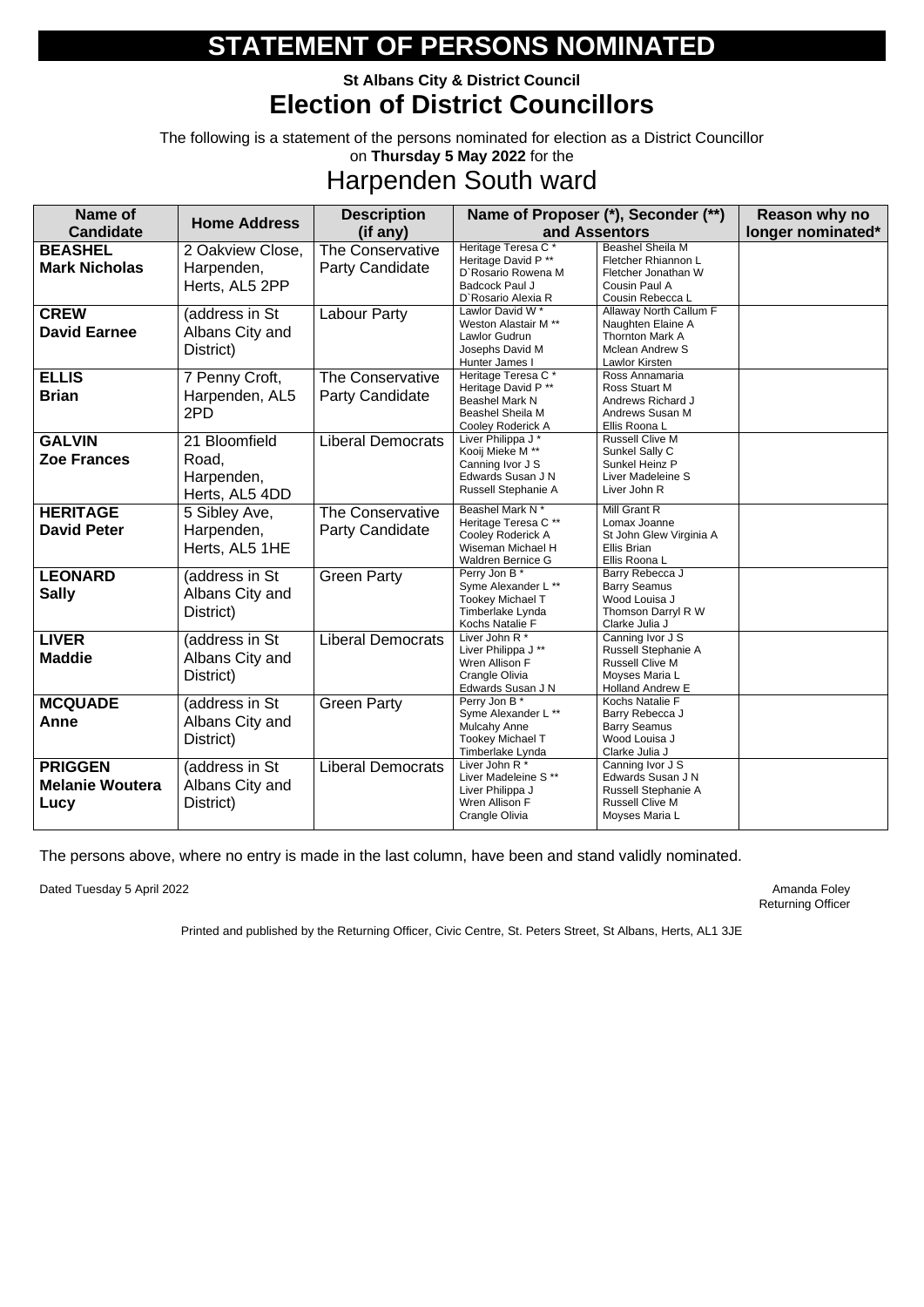### **St Albans City & District Council Election of District Councillors**

The following is a statement of the persons nominated for election as a District Councillor on **Thursday 5 May 2022** for the

## Harpenden West ward

| <b>Name of</b>                           | <b>Home Address</b>                                           | <b>Description</b>                                |                                                                                                                              | Name of Proposer (*), Seconder (**)                                                                          | Reason why no     |
|------------------------------------------|---------------------------------------------------------------|---------------------------------------------------|------------------------------------------------------------------------------------------------------------------------------|--------------------------------------------------------------------------------------------------------------|-------------------|
| <b>Candidate</b>                         |                                                               | (if any)                                          |                                                                                                                              | and Assentors                                                                                                | longer nominated* |
| <b>COWLEY</b><br><b>Matt</b>             | 86 Overstone<br>Road,<br>Harpenden, AL5<br>5PJ                | <b>The Conservative</b><br><b>Party Candidate</b> | Daly Julian F*<br>Turnbull Nigel J C **<br>Butterworth Roger H<br>Scriven Sharon L<br>Bostock Alan R                         | Verity Nicholas P<br>Williams John D<br>Linacre Nicola K<br>Kosky lan T<br>Daly Catherine M                  |                   |
| <b>DALY</b><br><b>Julian Francis</b>     | 50 West<br>Common,<br>Harpenden,<br>Hertfordshire,<br>AL5 2JW | <b>The Conservative</b><br><b>Party Candidate</b> | Cowley Matthew R *<br>Turnbull Nigel J C **<br><b>Butterworth Roger H</b><br>Scriven Sharon L<br>Bostock Alan R              | Verity Nicholas P<br>Williams John D<br>Linacre Nicola K<br>Kosky lan T<br>Daly Catherine M                  |                   |
| <b>GALVIN</b><br><b>John Noel Peter</b>  | 21 Bloomfield<br>Road,<br>Harpenden,<br>Herts, AL5 4DD        | <b>Liberal Democrats</b>                          | Hinchliffe Lucy D*<br>Gaskell Fiona E **<br><b>Gaskell Philip S</b><br>Phillips Jeffrey K<br>Sarrau Carolyn P                | Collins Emily C<br><b>Hinchliffe Thomas R</b><br>Murray Kenneth<br>Haynes Robin C A<br>Haynes Gillian J      |                   |
| <b>GASKELL</b><br><b>Fiona Elisabeth</b> | (address in St<br>Albans City and<br>District)                | <b>Liberal Democrats</b>                          | Haynes Gillian J*<br>Haynes Robin C A**<br><b>Gaskell Philip S</b><br>Townsend Ruth C M<br><b>Townsend Neil M</b>            | Maloney John P<br><b>Hoddinott Rachel S</b><br><b>Hoddinott Andrew N F</b><br>Halstead Ann E<br>Fraser Sonya |                   |
| <b>GRIFFITHS</b><br><b>Susan</b>         | 11 Coldharbour<br>Lane, Harpenden,<br>AL5 4NQ                 | The Conservative<br><b>Party Candidate</b>        | Daly Julian F*<br>Cowley Matthew R **<br>Turnbull Nigel J C<br><b>Butterworth Roger H</b><br>Scriven Sharon L                | Bostock Alan R<br>Verity Nicholas P<br>Williams John D<br>Linacre Nicola K<br>Kosky lan T                    |                   |
| <b>HAYNES</b><br>Gill                    | 41 Claygate<br>Avenue,<br>Harpenden,<br>Herts, AL5 2HE        | <b>Liberal Democrats</b>                          | Paczek Victoria *<br>Mole Pollard Phillippa J **<br>Haynes Robin C A<br>Poitrat Rachmaninoff<br>Mathieu C H<br>Huck Alison J | Gaskell Fiona E<br><b>Gaskell Philip S</b><br>Shahryar Suheil<br>Hinchliffe Lucy D<br>Clayden Elizabeth K    |                   |
| <b>MOURA</b><br><b>Philip</b>            | (address in St<br>Albans City and<br>District)                | Labour Party                                      | Walker Colin T*<br>Whitehouse Amelia J **<br>Flowers Jonathan P<br><b>Steele Paul</b><br>Webb Brian A                        | Robson Stuart G<br>Coleman Kevin W<br><b>Bunce Sally A</b><br>Housden Peter J<br>Dearman Benjamin J          |                   |
| <b>RILEY</b><br><b>Kyle</b>              | (address in St<br>Albans City and<br>District)                | <b>Green Party first</b><br>choice candidate      | Riley Quentin L*<br>Riley Jillian D <sup>**</sup><br>Le Blond Daniel J<br>Smith Mary<br><b>Croxford James</b>                | Lowe Samuel<br>Dickson Johannah<br>Rogers Lynn<br><b>Ffoulkes Mark</b><br>Lowe Jane B                        |                   |
| <b>SCHLICH</b><br><b>Louise</b>          | (address in St<br>Albans City and<br>District)                | <b>Green Party</b>                                | Riley Quentin L*<br>Riley Jillian D <sup>**</sup><br>Le Blond Daniel J<br>Smith Mary<br><b>Croxford James</b>                | Lowe Samuel<br>Dickson Johannah<br>Rogers Lynn<br><b>Ffoulkes Mark</b><br>Lowe Jane B                        |                   |
| <b>WATHEN</b><br><b>Julian William</b>   | (address in St<br>Albans City and<br>District)                | <b>Green Party</b>                                | Riley Quentin L*<br>Riley Jillian D <sup>**</sup><br>Le Blond Daniel J<br>Smith Mary<br><b>Croxford James</b>                | Lowe Samuel<br>Dickson Johannah<br>Rogers Lynn<br><b>Ffoulkes Mark</b><br>Lowe Jane B                        |                   |

The persons above, where no entry is made in the last column, have been and stand validly nominated.

Dated Tuesday 5 April 2022

Amanda Foley<br>Returning Officer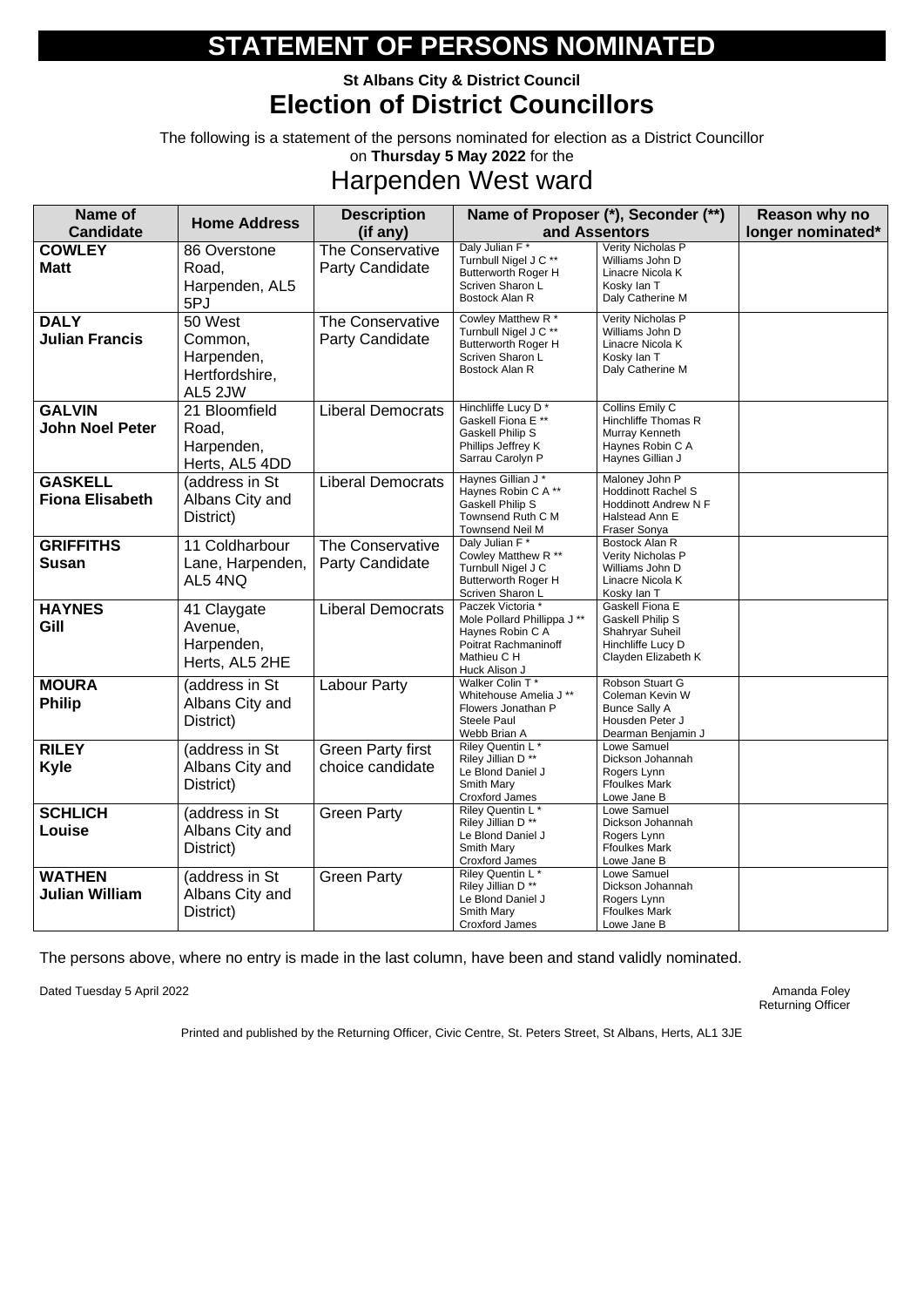### **St Albans City & District Council Election of District Councillors**

The following is a statement of the persons nominated for election as a District Councillor on **Thursday 5 May 2022** for the

## Hill End ward

| <b>Name of</b>                                       | <b>Home Address</b>                             | <b>Description</b>                     |                                                                                                         | Name of Proposer (*), Seconder (**)                                                                                | Reason why no     |
|------------------------------------------------------|-------------------------------------------------|----------------------------------------|---------------------------------------------------------------------------------------------------------|--------------------------------------------------------------------------------------------------------------------|-------------------|
| <b>Candidate</b>                                     |                                                 | (if any)                               |                                                                                                         | and Assentors                                                                                                      | longer nominated* |
| <b>BAKER</b><br><b>Lesley</b>                        | (address in St<br>Albans City and<br>District)  | <b>Green Party</b>                     | Jordan Marianne R *<br>Murphy Patricia A**<br>Goode John L<br>Lake Peter J<br>Walton Michael H          | <b>Friedli Karin</b><br><b>Greening Andrew C</b><br>Pipe John-Adrian<br>Pipe Daniela<br><b>Woollett Karen</b>      |                   |
| <b>BHARADIA</b><br><b>Sudha</b>                      | (address in St<br>Albans City and<br>District)  | Conservative<br><b>Party Candidate</b> | Choudhury Helal U *<br>Hinks Adrian P **<br>Clifford John<br><b>Cowland Peter R</b><br>Barnes Pauline A | Watson James D<br><b>Westley Graham N</b><br><b>Cowland Lesley S</b><br>Watson Emma V<br><b>Watson Strafford T</b> |                   |
| <b>CLARK</b><br><b>Steven Roger</b>                  | (address in St<br>Albans City and<br>District)  | <b>Labour Party</b>                    | Meely Kathleen *<br>Went Samuel J **<br>Went Kevin J<br>Robertson Adam J<br>Anderson Jack               | McHarry Matilda R P<br>Parsons Timothy<br><b>Jack Sinead</b><br><b>Jack Steven</b><br>Curtis Julie                 |                   |
| <b>COOK</b><br><b>Peter Alister Evan</b>             | 20 Maslen Road,<br>St Albans, AL4<br>0GT        | Independent                            | Cook Alison C*<br>Cook Alexandra B F **<br>Mcdonagh Kieran T<br>Barnes Kevin J<br>Molloy John J         | Molloy Cheryl S<br>Mulroney Judy M<br>Mulroney Alan A<br>Holmes Julie A<br>Holmes lan                              |                   |
| <b>DAY</b><br><b>Jamie</b>                           | 42 Tyttenhanger<br>Green, St Albans,<br>AL4 0RW | <b>Liberal Democrats</b>               | Pedroz Mark A*<br>Fletcher Fran S**<br>Scanlan Madeleine R<br>Gibbons Katharine M<br>Spaven Thomas      | Spaven Margaret P<br>Lawrence Aubrey B<br>Lawrence Jean M<br><b>Stephens Nicky</b><br>Visram Rajes                 |                   |
| <b>JORDAN</b><br><b>Marianne</b>                     | (address in St<br>Albans City and<br>District)  | <b>Green Party</b>                     | Murphy Patricia A*<br>Goode John L **<br>Lake Peter J<br>Walton Michael H<br>Friedli Karin              | <b>Greening Andrew C</b><br>Pipe John-Adrian<br>Pipe Daniela<br><b>Woollett Karen</b><br><b>Woollett Mark A</b>    |                   |
| <b>MUGHAL</b><br><b>Azmat Ullah</b><br><b>Khawar</b> | (address in St<br>Albans City and<br>District)  | <b>Liberal Democrats</b>               | Zia Mohammad I*<br>Perry Janet R **<br>Campbell Helen R<br>Lawrence Aubrey B<br>Lawrence Jean M         | Spaven Thomas<br>Spaven Margaret P<br>Pedroz Mark A<br>Fletcher Fran S<br>Matanle Emma                             |                   |
| <b>ROWLANDS</b><br><b>Anthony Francis</b>            | 45 Carlisle<br>Avenue, St<br>Albans, AL3 5LX    | <b>Liberal Democrats</b>               | Zia Mohammad I*<br>Perry Janet R **<br>Campbell Helen R<br>Lawrence Aubrey B<br>Lawrence Jean M         | Spaven Thomas<br>Spaven Margaret P<br>Pedroz Mark A<br>Fletcher Fran S<br>Matanle Emma                             |                   |

The persons above, where no entry is made in the last column, have been and stand validly nominated.

Dated Tuesday 5 April 2022 **Amanda Foley** Amanda Foley

Returning Officer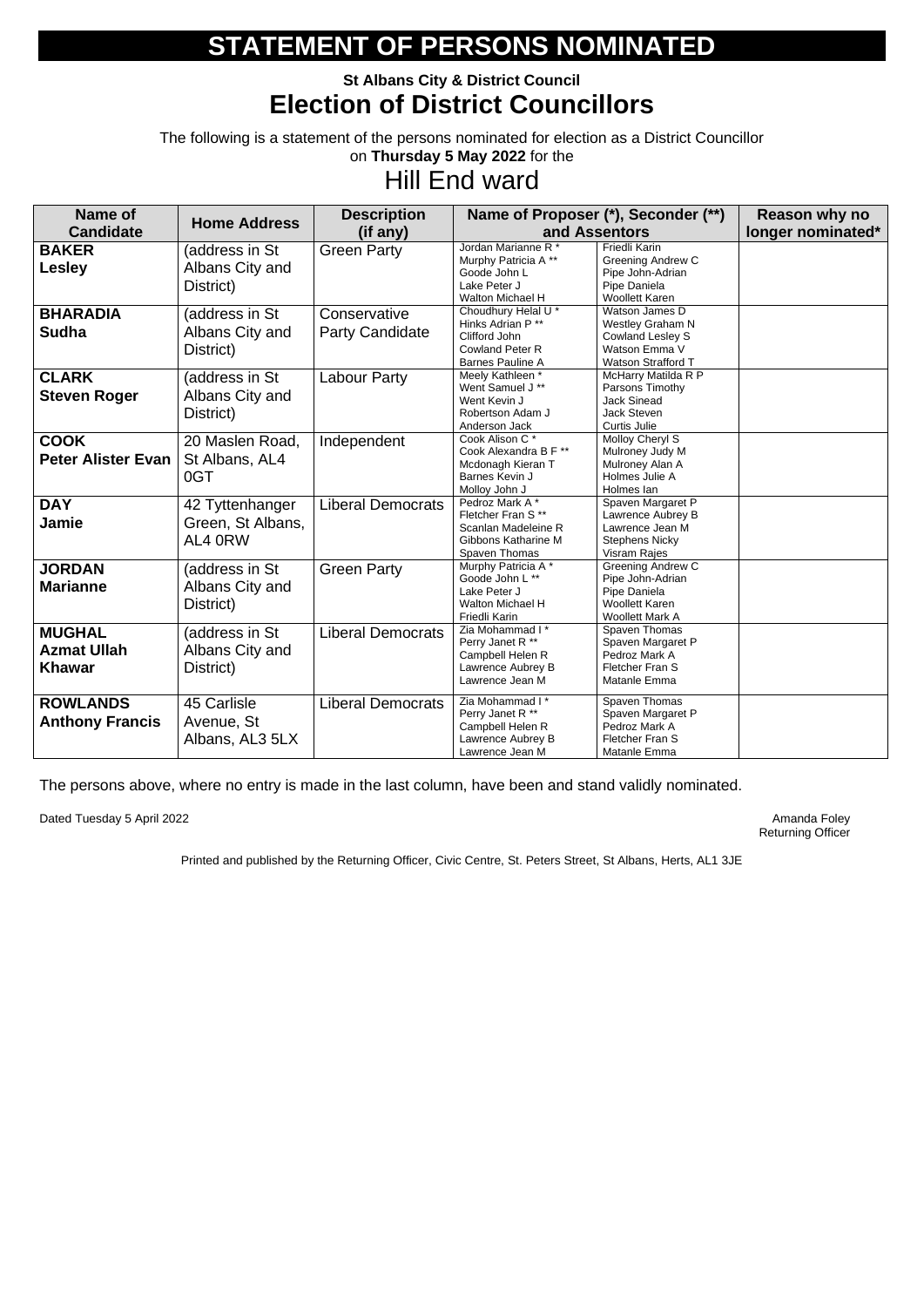### **St Albans City & District Council Election of District Councillors**

The following is a statement of the persons nominated for election as a District Councillor on **Thursday 5 May 2022** for the

## London Colney ward

| Name of<br><b>Candidate</b>             | <b>Home Address</b>                                                              | <b>Description</b><br>(if any)         |                                                                                                                     | Name of Proposer (*), Seconder (**)<br>and Assentors                                                   | Reason why no<br>longer nominated* |
|-----------------------------------------|----------------------------------------------------------------------------------|----------------------------------------|---------------------------------------------------------------------------------------------------------------------|--------------------------------------------------------------------------------------------------------|------------------------------------|
| <b>CALDER</b><br><b>Simon James</b>     | 28 Norris Close,<br>London Colney,<br>St Albans, AL2<br>1UN                      | Conservative<br><b>Party Candidate</b> | Winstone David M <sup>*</sup><br>Weemes Arron **<br>Weemes Hayley<br><b>Conway Mark</b><br>Lee Lindsey A            | Lee Andrew R<br>Mugele Sarah J<br>Handscombe Natalie<br>Fretter Laura F<br>Gray Jade L                 |                                    |
| <b>DAVIS</b><br><b>Winston</b>          | 54 Catalonia<br>Apartments,<br>Metropolitan<br>Approach,<br>Watford, WD18<br>7BN | <b>Liberal Democrats</b>               | Lillico Antony *<br>Taylor Sabrina **<br>Monaghan Leanne<br>Caroleo Maria G<br>Caria Robert L                       | <b>Stanley Claire K</b><br>Catchpole Adam D<br>Monaghan Natalie<br>Thompson Louis E<br>Prowse Robert G |                                    |
| <b>GAMPELL</b><br><b>Guy David</b>      | (address in St<br>Albans City and<br>District)                                   | <b>Liberal Democrats</b>               | Anandappa Bede L M *<br>Bello Benjamin B **<br>Khanna Ravi<br>Khanna Sophia L L<br><b>Bello Irene</b>               | Gampell Antonia R<br><b>Gampell Una</b><br>Sears Vaughn G<br>Graham Jason C<br>Graham Joanne S         |                                    |
| <b>GARDNER</b><br><b>Katherine Lucy</b> | (address in St<br>Albans City and<br>District)                                   | <b>Labour Party</b>                    | Osborne Andrew *<br>MacMillan Malcolm **<br>Mahony Cecile<br>Mahony Norman C<br>Pakenham Helen                      | Roberts Jean M<br>Mason Patricia J<br>Gordon Etheldreda M<br>Copley Jean<br>Copley John                |                                    |
| <b>GILLHESPY</b><br><b>Sarah</b>        | (address in St<br>Albans City and<br>District)                                   | <b>Green Party</b>                     | Maddock Matthew R *<br>Ansari Amir **<br>Aldridge Lisa A<br>Nguyen Anna F<br>White Elaine R                         | Zaman Kamruz A<br>Zaman Khasruz<br><b>Carter David</b><br>Mitchell Geoffrey B<br>Parfitt Mari          |                                    |
| <b>HOPKINS</b><br>Jim                   | (address in St<br>Albans City and<br>District)                                   | <b>Labour Party</b>                    | Gardner Katherine L*<br>Osborne Andrew **<br>MacMillan Malcolm<br>MacMillan Angela<br>Pakenham Helen                | Gordon Etheldreda M<br>Crosbie Shaun S<br>Crosbie Susan<br>Ramana Ramoo<br>Ramana Indrawatee J         |                                    |
| <b>LILLICO</b><br><b>Tony</b>           | 57 Halsey Park,<br>London Colney,<br>St Albans, AL2<br>1BH                       | <b>Liberal Democrats</b>               | O'Donoghue Terence *<br>O`Donoghue Marta **<br>Ellis Brett J<br>Ellis Laura K<br>Turton-Ryz Catherine J             | Prowse Robert G<br>Prowse Carol S<br>Gampell Guy D<br>Gampell Antonia R<br>Jirasek Vladimir            |                                    |
| <b>MADDOCK</b><br><b>Matthew</b>        | (address in St<br>Albans City and<br>District)                                   | <b>Green Party</b>                     | Ansari Amir *<br>White Elaine R **<br>Aldridge Lisa A<br>Nguyen Anna F<br>Zaman Kamruz A                            | Zaman Khasruz<br><b>Carter David</b><br>Mitchell Geoffrey B<br>Parfitt Mari<br>Naqvi Samanah F         |                                    |
| <b>OSBORNE</b><br>Andy                  | (address in St<br>Albans City and<br>District)                                   | Labour Party                           | Gardner Katherine L*<br>MacMillan Malcolm **<br><b>Mahony Cecile</b><br>Mahony Norman C<br>Pakenham Helen           | Mason Patricia J<br>Roberts Jean M<br>Gordon Etheldreda M<br>Copley Jean<br>Copley John                |                                    |
| <b>TALLON</b><br><b>Sarah Georgina</b>  | (address in St<br>Albans City and<br>District)                                   | Conservative<br><b>Party Candidate</b> | Winstone David M <sup>*</sup><br>Gibson Linda **<br><b>Warner Pauline M</b><br>Pardon Raymond H<br>Foster Stephen E | Chippington Joan E<br>Banner Carolyn P<br>Robinson Janet<br>Peacock Sarah<br>Pitt Deborah              |                                    |
| <b>WINSTONE</b><br>Liz                  | (address in St<br>Albans City and<br>District)                                   | Conservative<br><b>Party Candidate</b> | Winstone David M *<br>Harvey Marilyn B **<br>Gibson Linda<br><b>Warner Pauline M</b><br>Pardon Raymond H            | Foster Stephen E<br>Chippington Joan E<br>Banner Carolyn P<br>Pitt Deborah<br>Johns Michelle B         |                                    |

The persons above, where no entry is made in the last column, have been and stand validly nominated.

Dated Tuesday 5 April 2022 **Amanda Foley** Amanda Foley

Returning Officer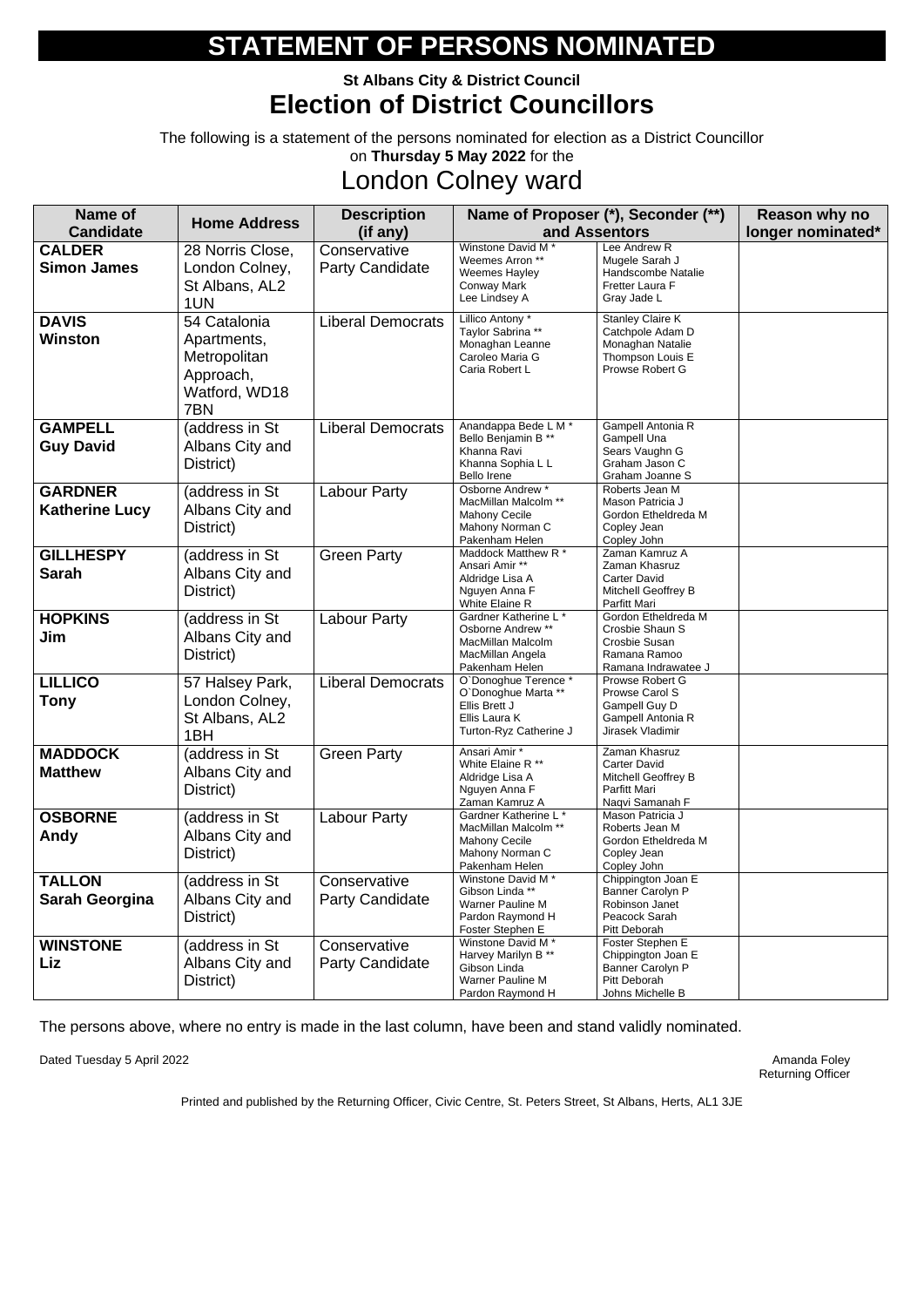### **St Albans City & District Council Election of District Councillors**

The following is a statement of the persons nominated for election as a District Councillor on **Thursday 5 May 2022** for the

## Marshalswick East & Jersey Farm ward

| <b>Name of</b>                                        | <b>Home Address</b>                            | <b>Description</b>                     |                                                                                                                   | Name of Proposer (*), Seconder (**)                                                         | <b>Reason why no</b> |
|-------------------------------------------------------|------------------------------------------------|----------------------------------------|-------------------------------------------------------------------------------------------------------------------|---------------------------------------------------------------------------------------------|----------------------|
| <b>Candidate</b>                                      |                                                | (if any)                               |                                                                                                                   | and Assentors                                                                               | longer nominated*    |
| <b>BOLTON</b><br>Lyn                                  | 20 Harefield<br>Place, St Albans,<br>AL4 9JQ   | Conservative<br><b>Party Candidate</b> | Green John H <sup>*</sup><br>Green Kathleen P M **<br><b>Whitlock Philip A</b><br>Gilham Caroline<br>Gilham Sarah | Myring Maxwell D<br><b>Myring Nevin</b><br>Lines Paul D<br>Lines Jane<br>Walker Jane E      |                      |
| <b>CLOUGH</b><br><b>Stephen</b>                       | (address in St<br>Albans City and<br>District) | <b>Green Party</b>                     | Lomas James R *<br>Lomas Jenifer **<br>Lomas Steven J<br>Baxter Rebecca A<br><b>Broad Louisa</b>                  | Platt Steven I<br>Mayo Sue<br>Saunders Brian<br>Saunders Fern<br>Harper Alison              |                      |
| <b>DACOSTA-</b><br><b>WALDMAN</b><br>Elissa Josephine | (address in St<br>Albans City and<br>District) | <b>Liberal Democrats</b>               | Hale John S*<br>Swift Valentine N **<br>Mcelroy Pamela M<br>Swift Alastair M<br>Turney-Harris Latasha J F         | Tirumalasetti Ajit<br>Sohal Rajinder<br>Lambert James M<br>Craske Russell J<br>Nath Renee L |                      |
| <b>KIRBY</b><br>Lorraine                              | (address in St<br>Albans City and<br>District) | <b>Liberal Democrats</b>               | Swift Valentine N*<br>Swift Alastair M **<br>Turney-Harris Latasha J F<br>Tirumalasetti Ajit<br>Sohal Rajinder    | Lambert James M<br>Craske Russell J<br>Mcelroy Pamela M<br>Nath Renee L<br>Dwyer Monique J  |                      |
| <b>LEONARD</b><br><b>Frances Mary</b>                 | 14 Rose Walk, St<br>Albans, AL4 9AF            | Conservative<br><b>Party Candidate</b> | Leonard Graham S*<br>Roblin Jacqueline **<br>Twigg Hazel M<br>Twigg Adrian T<br>Roblin John M                     | Dundon Jennifer C<br>Dundon David W<br>Drew Avril D<br>Drew Roger J<br>Morrish Teresa       |                      |
| <b>LOMAS</b><br><b>James</b>                          | (address in St<br>Albans City and<br>District) | <b>Green Party</b>                     | Lomas Steven J *<br>Baxter Rebecca A**<br><b>Broad Louisa</b><br>Platt Steven I<br>Mayo Sue                       | Saunders Brian<br>Saunders Fern<br>Harper Alison<br>Harper Richard<br>Lomas Jenifer         |                      |
| <b>PULLINGER</b><br><b>Nick</b>                       | (address in St<br>Albans City and<br>District) | Labour Party                           | Mountford Lynda C*<br>Kiek Jonathan B **<br>Payne Margaret<br>Milford Eleanor E<br>Rider Stephen C                | Rider Eleanor M<br>Berry David W H<br>Berry Ruth A<br>Lane David<br><b>Trinder Elaine M</b> |                      |
| <b>READ</b><br><b>Beric Jonathan</b>                  | (address in St<br>Albans City and<br>District) | Conservative<br><b>Party Candidate</b> | Leonard Graham S*<br>Leonard Frances M **<br>Roblin Jacqueline<br>Twigg Hazel M<br>Twigg Adrian T                 | Roblin John M<br>Dundon Jennifer C<br>Dundon David W<br>Drew Avril D<br>Drew Roger J        |                      |
| <b>VISRAM</b><br>Raj                                  | (address in St<br>Albans City and<br>District) | <b>Liberal Democrats</b>               | Swift Valentine N *<br>Swift Alastair M **<br>Turney-Harris Latasha J F<br>Tirumalasetti Ajit<br>Sohal Rajinder   | Lambert James M<br>Craske Russell J<br>Mcelroy Pamela M<br>Nath Renee L<br>Dwyer Monique J  |                      |

The persons above, where no entry is made in the last column, have been and stand validly nominated.

Dated Tuesday 5 April 2022 **Amanda Foley** Amanda Foley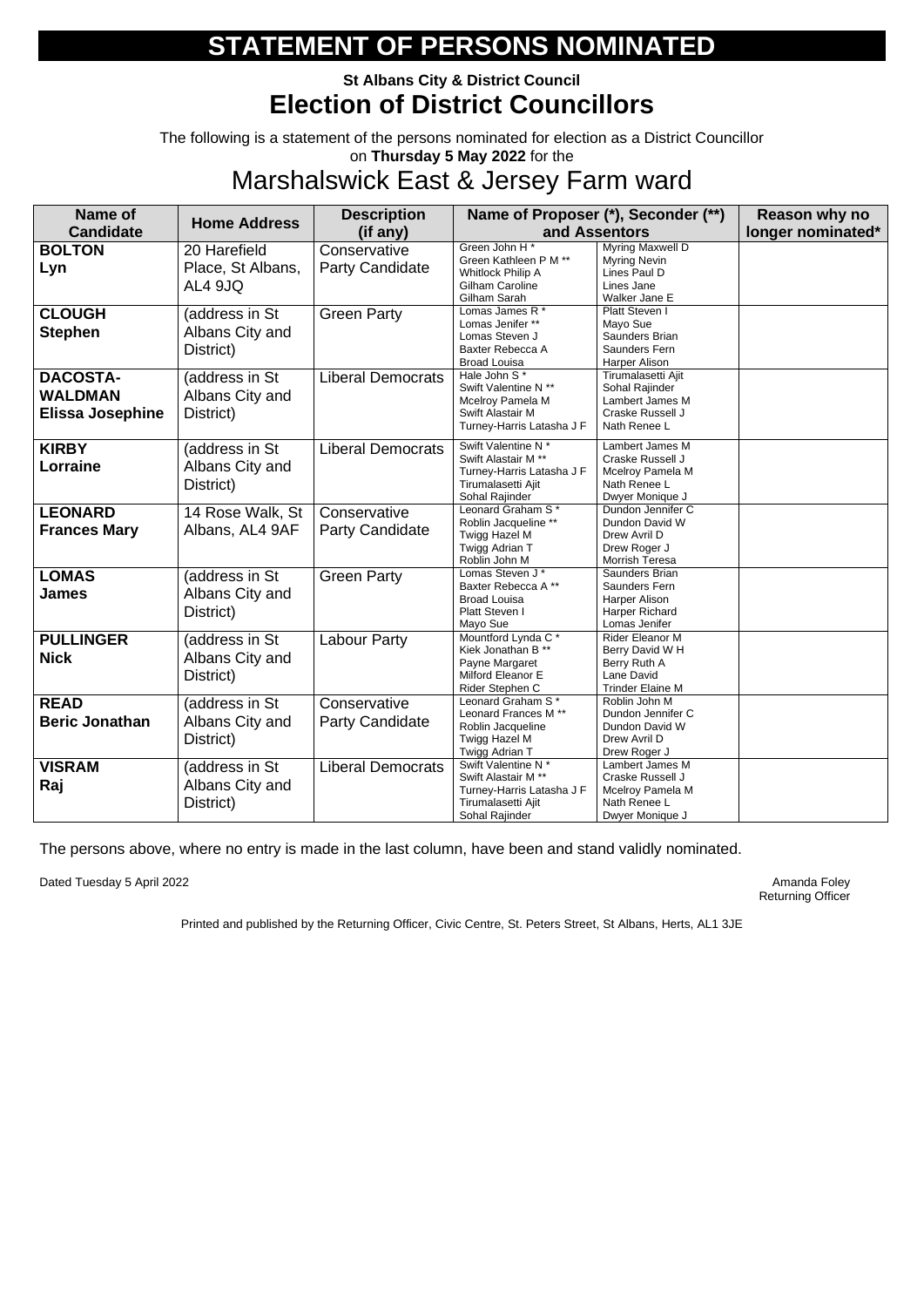### **St Albans City & District Council Election of District Councillors**

The following is a statement of the persons nominated for election as a District Councillor on **Thursday 5 May 2022** for the

## Marshalswick West ward

| <b>Name of</b><br><b>Candidate</b>        | <b>Home Address</b>                                  | <b>Description</b><br>(if any)         |                                                                                                                                     | Name of Proposer (*), Seconder (**)<br>and Assentors                                                 | Reason why no<br>longer nominated* |
|-------------------------------------------|------------------------------------------------------|----------------------------------------|-------------------------------------------------------------------------------------------------------------------------------------|------------------------------------------------------------------------------------------------------|------------------------------------|
| <b>CLEGG</b><br><b>Tom</b>                | (address in St<br>Albans City and<br>District)       | Conservative<br><b>Party Candidate</b> | Ratnasekera Don D <sup>*</sup><br>Clegg Sheila M <sup>**</sup><br><b>Miles Trevor</b><br>Miles Denise H<br>De Bleser Els F          | Smith Margaret M<br>Patel Meryl<br>Patel Nina R<br>Ratnasekera Anoma S<br>Earnshaw Margaret P        |                                    |
| <b>DEEPTHI</b><br>Don                     | <b>6 Gurney Court</b><br>Road, St Albans,<br>AL1 4RL | Conservative<br><b>Party Candidate</b> | Miles Trevor *<br>Miles Denise H **<br>Patel Meryl<br>Vieyra Adrian<br>Lynn Sean M                                                  | Lynn Valerie A<br>Wickes Judith L<br>De Bleser Els F<br>Clegg Thomas O<br>Smith Margaret M           |                                    |
| <b>JONES</b><br><b>Michael Mortimer</b>   | (address in St<br>Albans City and<br>District)       | <b>Liberal Democrats</b>               | Kirby Lorraine $H^*$<br>Kirby Samuel M <sup>**</sup><br>Sugden Mark<br>Sugden Rebecca<br><b>Cotter David R</b>                      | Hunt Caitriona A<br>Carrick Marie A<br><b>Carrick Mark</b><br>Madoc Giuseppina<br>Madoc Steffan R    |                                    |
| <b>MOSTYN</b><br><b>Simon Richard</b>     | (address in St<br>Albans City and<br>District)       | <b>Liberal Democrats</b>               | Kirby Lorraine H*<br>Kirby Samuel M <sup>**</sup><br>Sugden Mark<br>Sugden Rebecca<br>Cotter David R                                | Hunt Caitriona A<br>Carrick Marie A<br><b>Carrick Mark</b><br>Madoc Giuseppina<br>Madoc Steffan R    |                                    |
| <b>NICOLSON</b><br><b>Anthony William</b> | (address in St<br>Albans City and<br>District)       | <b>Labour Party</b>                    | Clark Paul S <sup>*</sup><br><b>Rutherford Michelle **</b><br>Dolphin Anthony M<br><b>Taylor Victoria</b><br><b>Halloran Nicola</b> | Campbell John J<br>Mcnamara Gillian M<br>Mcnamara Paul F<br><b>Calcraft Patricia</b><br>Hughes Ian B |                                    |
| <b>SAYCE</b><br><b>Clare</b>              | (address in St<br>Albans City and<br>District)       | <b>Green Party</b>                     | Timbs Rachel A M *<br>Timbs Sophie R **<br>Timbs Max D R<br>Geach Kristen E K<br>Geach James E                                      | Hawkins Nicholas J<br>Hawkins Oliver G<br><b>Acres Nigel</b><br>Minic Danica<br>Brydon James A       |                                    |
| <b>TIMBS</b><br><b>Rachel</b>             | (address in St<br>Albans City and<br>District)       | <b>Green Party</b>                     | Timbs Sophie R*<br>Timbs Max D R **<br>Geach Kristen E K<br>Geach James E<br>Hawkins Nicholas J                                     | Hawkins Oliver G<br><b>Acres Nigel</b><br>Minic Danica<br>Brydon James A<br>Clark David J            |                                    |

The persons above, where no entry is made in the last column, have been and stand validly nominated.

Dated Tuesday 5 April 2022 **Amanda Foley** Amanda Foley

Returning Officer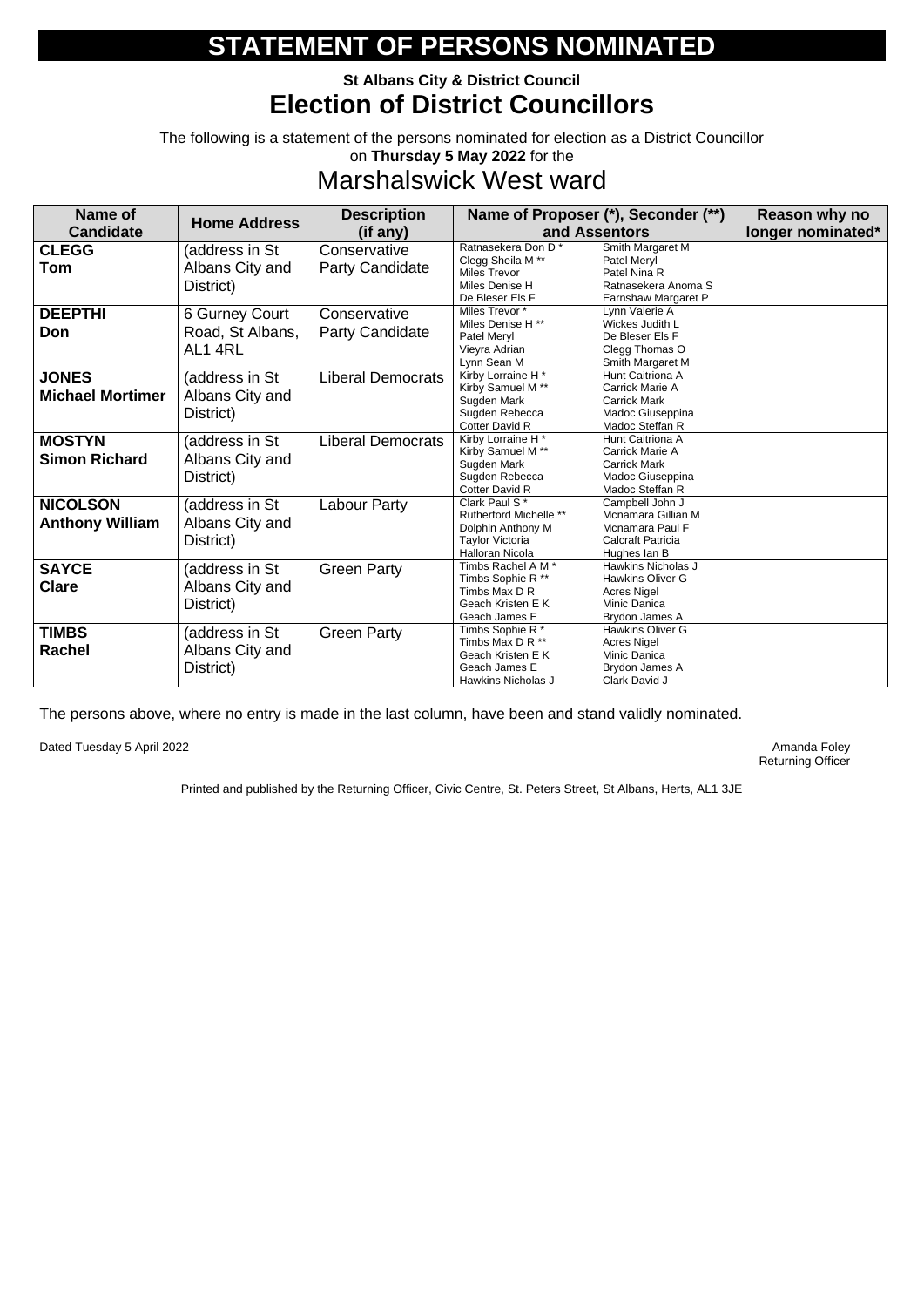### **St Albans City & District Council Election of District Councillors**

The following is a statement of the persons nominated for election as a District Councillor on **Thursday 5 May 2022** for the

## Park Street ward

| <b>Name of</b>           | <b>Home Address</b> | <b>Description</b>       |                                              | Name of Proposer (*), Seconder (**)       |  |  |
|--------------------------|---------------------|--------------------------|----------------------------------------------|-------------------------------------------|--|--|
| <b>Candidate</b>         |                     | (if any)                 |                                              | and Assentors                             |  |  |
| <b>ABIDI</b>             | 9 Walnut Close,     | <b>Liberal Democrats</b> | Cummins Elisabeth M <sup>*</sup>             | Ilyas Mohammad                            |  |  |
| <b>Syed</b>              | Park Street, St     |                          | Cummins Michael L **                         | Ilyas Maimun N                            |  |  |
|                          |                     |                          | Smith Frances M                              | Hopkins Ann P                             |  |  |
|                          | Albans, AL2 2TZ     |                          | Green David C<br>Green Janet E               | Parry Ruth<br>Parry John                  |  |  |
|                          |                     |                          | Clarkson Robert J*                           | Potter Jill C                             |  |  |
| <b>CLARK</b>             | (address in St      | Conservative             | Clarkson Pamela A**                          | Potter Alan J                             |  |  |
| <b>Alexandra Faika</b>   | Albans City and     | <b>Party Candidate</b>   | Zambra Mary F                                | <b>Mcilwraith Victoria</b>                |  |  |
|                          | District)           |                          | King Bernadette                              | Breen John                                |  |  |
|                          |                     |                          | Pires Ana                                    | Jacob Aaron S E                           |  |  |
| <b>CURTHOYS</b>          | (address in St      | Conservative             | Clarkson Robert J*                           | Potter Jill C                             |  |  |
| <b>Richard Patrick</b>   | Albans City and     | <b>Party Candidate</b>   | Clarkson Pamela A**                          | Potter Alan J                             |  |  |
|                          |                     |                          | Zambra Mary F                                | Mcilwraith Victoria                       |  |  |
|                          | District)           |                          | King Bernadette                              | Breen John                                |  |  |
|                          |                     |                          | Pires Ana<br>Chester Laurence S*             | Jacob Aaron S E<br>Wernham Rhys H         |  |  |
| <b>MCGRATH</b>           | (address in St      | <b>Labour Party</b>      | Powlesland Helen J **                        | Clarke Anthony J                          |  |  |
| <b>Martin Gerard</b>     | Albans City and     |                          | Mcgrath Moira K                              | Clarke Josephine E                        |  |  |
|                          | District)           |                          | Occleshaw John E                             | Dikerdem Mehmet Ali                       |  |  |
|                          |                     |                          | Occleshaw Joanne                             | Robinson Hilary F                         |  |  |
| <b>NASH</b>              | (address in St      | Conservative             | Clarkson Robert J*                           | Potter Jill C                             |  |  |
| <b>Stella Maria Nita</b> | Albans City and     | <b>Party Candidate</b>   | Clarkson Pamela A**                          | Potter Alan J                             |  |  |
|                          |                     |                          | Zambra Mary F                                | <b>Mcilwraith Victoria</b>                |  |  |
|                          | District)           |                          | King Bernadette                              | Breen John                                |  |  |
|                          |                     |                          | Pires Ana<br>Park-Crowne Mark S C *          | Jacob Aaron S E<br><b>Keates Andrew M</b> |  |  |
| <b>PARK-CROWNE</b>       | (address in St      | <b>Green Party</b>       | Jackson Shirley I**                          | Keates Jennifer J                         |  |  |
| <b>Alison</b>            | Albans City and     |                          | Halls Lee                                    | <b>Meaton Sharon</b>                      |  |  |
|                          | District)           |                          | Springle Alan C                              | <b>Challis Eiluned</b>                    |  |  |
|                          |                     |                          | MacPherson Gavin                             | Antill Carole J                           |  |  |
| <b>PARK-CROWNE</b>       | (address in St      | <b>Green Party</b>       | Park-Crowne Alison J *                       | Keates Jennifer J                         |  |  |
| <b>Mark</b>              |                     |                          | Jackson Shirley I**                          | <b>Keates Andrew M</b>                    |  |  |
|                          | Albans City and     |                          | Halls Lee                                    | <b>Meaton Sharon</b>                      |  |  |
|                          | District)           |                          | Springle Alan C                              | <b>Challis Eiluned</b>                    |  |  |
|                          |                     |                          | MacPherson Gavin                             | Antill Carole J                           |  |  |
| <b>PARRY</b>             | 27 Wych Elms,       | <b>Liberal Democrats</b> | Cummins Michael L*<br>Cummins Elisabeth M ** | Ilyas Mohammad<br>Ilyas Maimun N          |  |  |
| John                     | Park Street, St     |                          | Smith Frances M                              | Hopkins Ann P                             |  |  |
|                          | Albans, AL2 2AR     |                          | Green David C                                | Abidi Syed                                |  |  |
|                          |                     |                          | Green Janet E                                | Parry Ruth                                |  |  |
| <b>WEBB</b>              | (address in St      | <b>Liberal Democrats</b> | Mckeon Peta J*                               | <b>Grant Veronica M</b>                   |  |  |
|                          |                     |                          | Mckeon Richard J P <sup>**</sup>             | Grant Anna M                              |  |  |
| <b>Nuala</b>             | Albans City and     |                          | Webb Michael                                 | Dew Elizabeth A                           |  |  |
|                          | District)           |                          | Reidy Mortimer N                             | Dew Ashley R                              |  |  |
|                          |                     |                          | Reidy Fiona B                                | Orbell Natasha L                          |  |  |

The persons above, where no entry is made in the last column, have been and stand validly nominated.

Dated Tuesday 5 April 2022 **Amanda Foley** Amanda Foley

Returning Officer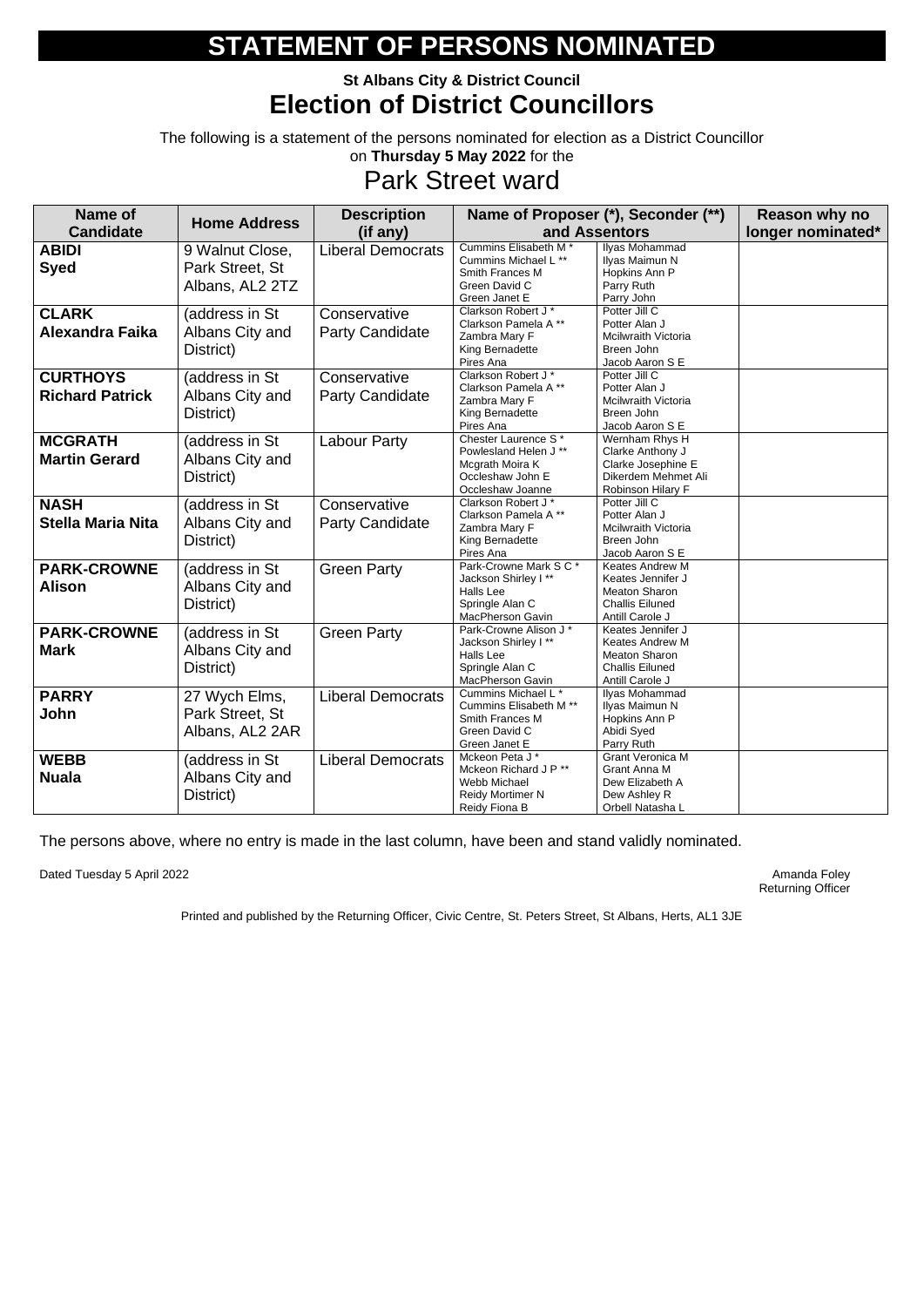### **St Albans City & District Council Election of District Councillors**

The following is a statement of the persons nominated for election as a District Councillor on **Thursday 5 May 2022** for the

## Redbourn ward

| <b>Name of</b><br><b>Candidate</b>      | <b>Home Address</b>                                                  | <b>Description</b><br>(if any)                    |                                                                                                                   | Name of Proposer (*), Seconder (**)<br>and Assentors                                                             | Reason why no<br>longer nominated* |
|-----------------------------------------|----------------------------------------------------------------------|---------------------------------------------------|-------------------------------------------------------------------------------------------------------------------|------------------------------------------------------------------------------------------------------------------|------------------------------------|
| <b>CARNEY</b><br><b>Lucinda Mary</b>    | 73 Dunstable<br>Road, Redbourn,<br>AL3 7PP                           | <b>Liberal Democrats</b>                          | Schofield Patricia *<br>Schofield John **<br>Gill Tina<br><b>Gill Martyn</b><br>Gill Freya L                      | Vize Samantha J N<br>Wooding Jones Melanie A<br>Fishwick Leanne J S<br>Parry-Slater Michelle I<br>Slater Jamie J |                                    |
| <b>HAYES</b><br>Andy                    | (address in St<br>Albans City and<br>District)                       | <b>Labour Party</b>                               | Hayes Sally *<br>Vegro Susan **<br><b>Brown Valerie A</b><br>Brown Peter J<br>Pusey Simon A                       | Pusey Catharine A<br>Urrejola Zoe<br><b>Hickmott Richard I</b><br><b>Barnes Simon J</b><br>Fox Lindy             |                                    |
| <b>MEAD</b><br><b>Victoria Caroline</b> | 42 Lamb Lane,<br>Redbourn, St<br>Albans,<br>Hertfordshire,<br>AL37BP | <b>The Conservative</b><br><b>Party Candidate</b> | Snook Timothy I*<br>Snook Caroline A**<br>Gray Roger W<br><b>Gray Shirley</b><br>Ridgwell Pauline E               | Ridgwell John R<br>Anderson Meirion<br>Anderson Fiona G<br>Hall Catherine A<br>Hall Roger P                      |                                    |
| <b>MITCHELL</b><br><b>David</b>         | (address in St<br>Albans City and<br>District)                       | Independent                                       | Mitchell Lisa A*<br>Mitchell Henry W **<br>Shackcloth Ford<br>Presence Lyn<br>Glover Graham                       | Amodio Diane<br>Snow Linda<br>Snow Raymond R<br>O'Donovan Christopher C<br>Finnigan Teresa                       |                                    |
| <b>THOMAS</b><br><b>Dee</b>             | (address in St<br>Albans City and<br>District)                       | <b>Green Party</b>                                | Nicoll Harry S <sup>*</sup><br>Page Susan L **<br>Ellis Elizabeth H<br>Lloyd Alys H<br><b>Boutland Beverley H</b> | Maughan Julie S<br>Thomas Sheila A<br>Campbell Ashleigh S<br>South Christopher T<br>Coates Caroline J            |                                    |
| <b>VEGRO</b><br><b>Symon</b>            | (address in St<br>Albans City and<br>District)                       | <b>Labour Party</b>                               | Vegro Susan *<br>Hayes Sally **<br><b>Brown Valerie A</b><br>Brown Peter J<br>Pusey Simon A                       | Pusey Catharine A<br>Urrejola Zoe<br><b>Hickmott Richard I</b><br><b>Barnes Simon J</b><br>Fox Lindy             |                                    |
| <b>WEST</b><br><b>Jane Ann</b>          | (address in<br><b>Hertsmere</b><br>Borough)                          | The Conservative<br><b>Party Candidate</b>        | Snook Caroline A*<br>Snook Timothy I**<br>Gray Roger W<br><b>Gray Shirley</b><br><b>Bull Anthony V</b>            | <b>Bull Jacqueline M</b><br>Pinkney Hollie S<br>Farmer Susan M<br><b>Westcott Alan</b><br>Mead Victoria C        |                                    |

The persons above, where no entry is made in the last column, have been and stand validly nominated.

Dated Tuesday 5 April 2022 **Amanda Foley** Amanda Foley

Returning Officer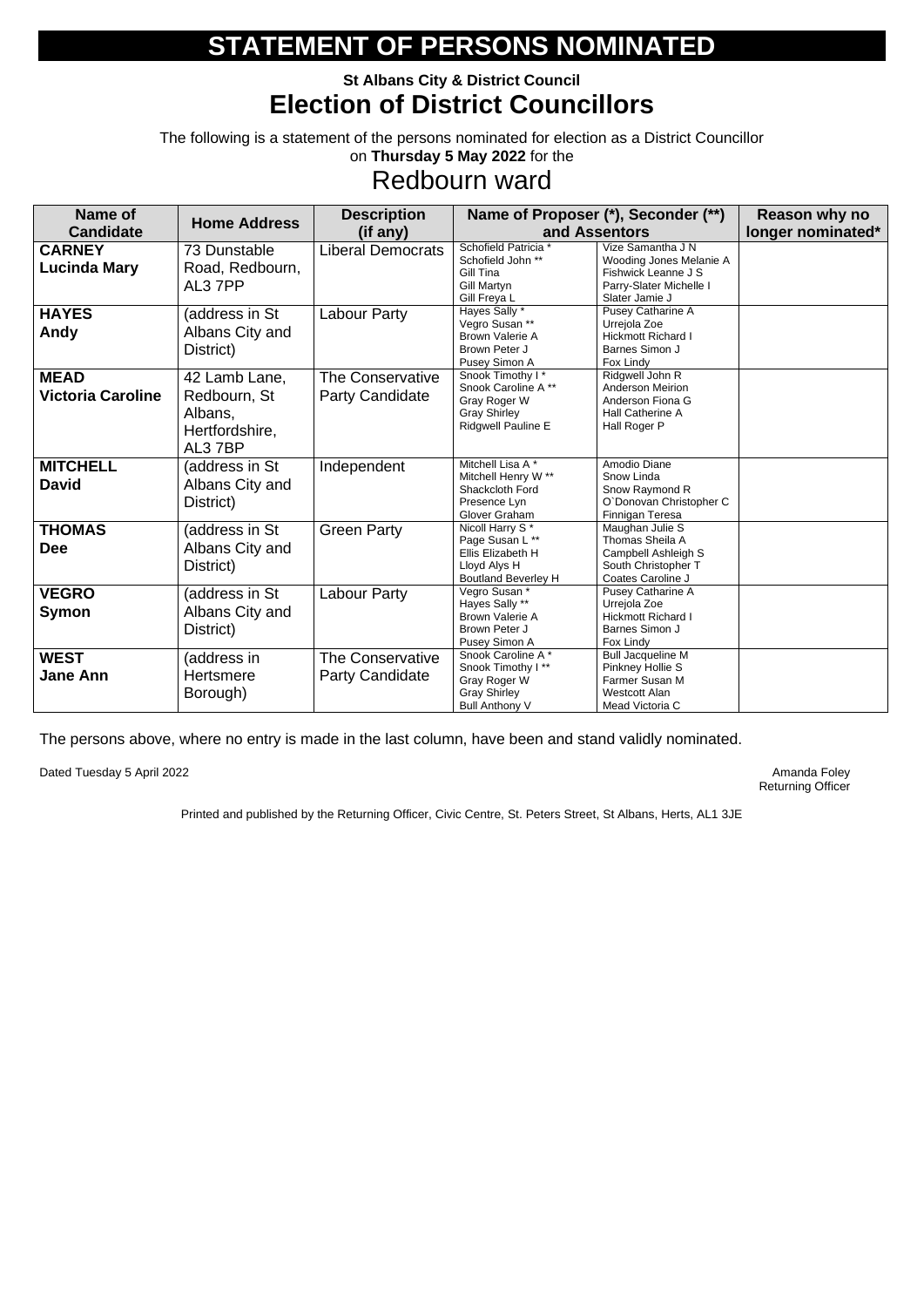### **St Albans City & District Council Election of District Councillors**

The following is a statement of the persons nominated for election as a District Councillor on **Thursday 5 May 2022** for the

### Sandridge & Wheathampstead ward

| <b>Name of Candidate</b>                     | <b>Home Address</b>                                         | <b>Description</b><br>(if any)                    |                                                                                                               | Name of Proposer (*), Seconder (**)<br>and Assentors                                                       | Reason why no<br>longer<br>nominated* |
|----------------------------------------------|-------------------------------------------------------------|---------------------------------------------------|---------------------------------------------------------------------------------------------------------------|------------------------------------------------------------------------------------------------------------|---------------------------------------|
| <b>CLARK</b><br>Gill                         | 16 Tudor Road,<br>Wheathampstead,<br>Herts, AL4 8NW         | <b>The Conservative</b><br><b>Party Candidate</b> | Williams Stuart *<br>Blackler Christopher G **<br>Wood Sandra M<br>Davies David M<br>Waterfield Andrew H      | Fraser Donald A<br><b>Brannon James S</b><br>Field Christine D<br>Chapman Carolyn D<br>Chapman Peter J     |                                       |
| <b>CUNNINGHAM</b><br>Lynn                    | (address in St<br>Albans City and<br>District)              | <b>Liberal Democrats</b>                          | Holt Eunice *<br>Holt Alan W **<br>Gavan Rachael E<br><b>Lloyd Andrew</b><br>Lloyd Rosie                      | Lloyd Lisa<br>Morrissey Clifford A<br>Morrissey Chloe L<br>Lloyd Lynsey J<br>Lloyd Nicholas J              |                                       |
| <b>DURAN</b><br><b>Claudio</b>               | Woodland House,<br>St Helier Road,<br>Sandridge, AL4<br>9LQ | <b>The Conservative</b><br><b>Party Candidate</b> | Waterfield Heather G *<br>Waterfield Andrew H **<br>Wood Sandra M<br>Davies David M<br><b>Brewster Anne P</b> | <b>Clark Gillian M</b><br>Gordon-Hulme Louise A<br>Hulme Edward C<br>Houlahan Johanna C<br>Houlahan Todd M |                                       |
| <b>GAVAN</b><br><b>Kristian Parnell</b>      | (address in St<br>Albans City and<br>District)              | <b>Liberal Democrats</b>                          | Holt Eunice *<br>Holt Alan W **<br>Gavan Rachael E<br><b>Lloyd Andrew</b><br>Lloyd Rosie                      | Lloyd Lisa<br>Morrissey Clifford A<br>Morrissey Chloe L<br>Lloyd Lynsey J<br>Lloyd Nicholas J              |                                       |
| <b>GAYGUSUZ</b><br><b>Salih</b>              | 22 Southfield<br>Way, St Albans,<br>Herts, AL4 9JJ          | <b>The Conservative</b><br><b>Party Candidate</b> | Brewster Anne P*<br>Waterfield Andrew H **<br>Davies David M<br>Wood Sandra M<br>Clark Gillian M              | Duran Guillermo C<br>Gordon-Hulme Louise A<br>Hulme Edward C<br>Duran Eron A<br>Duran Clare                |                                       |
| <b>HEGERTY</b><br>Jon                        | (address in St<br>Albans City and<br>District)              | <b>Labour Party</b>                               | Sankey Neill *<br>Gatehouse Jean-Mary **<br>Griffiths Chloe R P<br>Frost Peter J<br>Cheetham Katherine D      | Cambridge Andrew<br>Nickolds Christopher J<br>Oakley Julie<br>O'Dowd Eileen E<br>Leadbetter Stephen        |                                       |
| <b>HITCH</b><br><b>Oliver James</b>          | (address in St<br>Albans City and<br>District)              | <b>Green Party</b>                                | Bell Julie *<br>Hitch Frances A**<br><b>Oxley Marion</b><br>Oxley Nigel P<br>Meek Ann E                       | Meek David J<br>Birss Kathryn L<br>Deller Mary Jane<br>O'Shea Matthew J W<br>Thomas Dorothy M              |                                       |
| <b>HOLLINGSWORTH</b><br><b>Sharon Claire</b> | (address in St<br>Albans City and<br>District)              | <b>Liberal Democrats</b>                          | Murphy Ruth M <sup>*</sup><br>Murphy Peter W **<br>Diprose Vivienne<br><b>Twidell Carol</b><br>Twidell Adam J | Combes Antony M<br>Combes Claire F<br>Green Elaine J<br>Nash Rodney J<br>Nash Valerie A                    |                                       |

The persons above, where no entry is made in the last column, have been and stand validly nominated.

Dated Tuesday 5 April 2022 **Amanda Foley** Amanda Foley

Returning Officer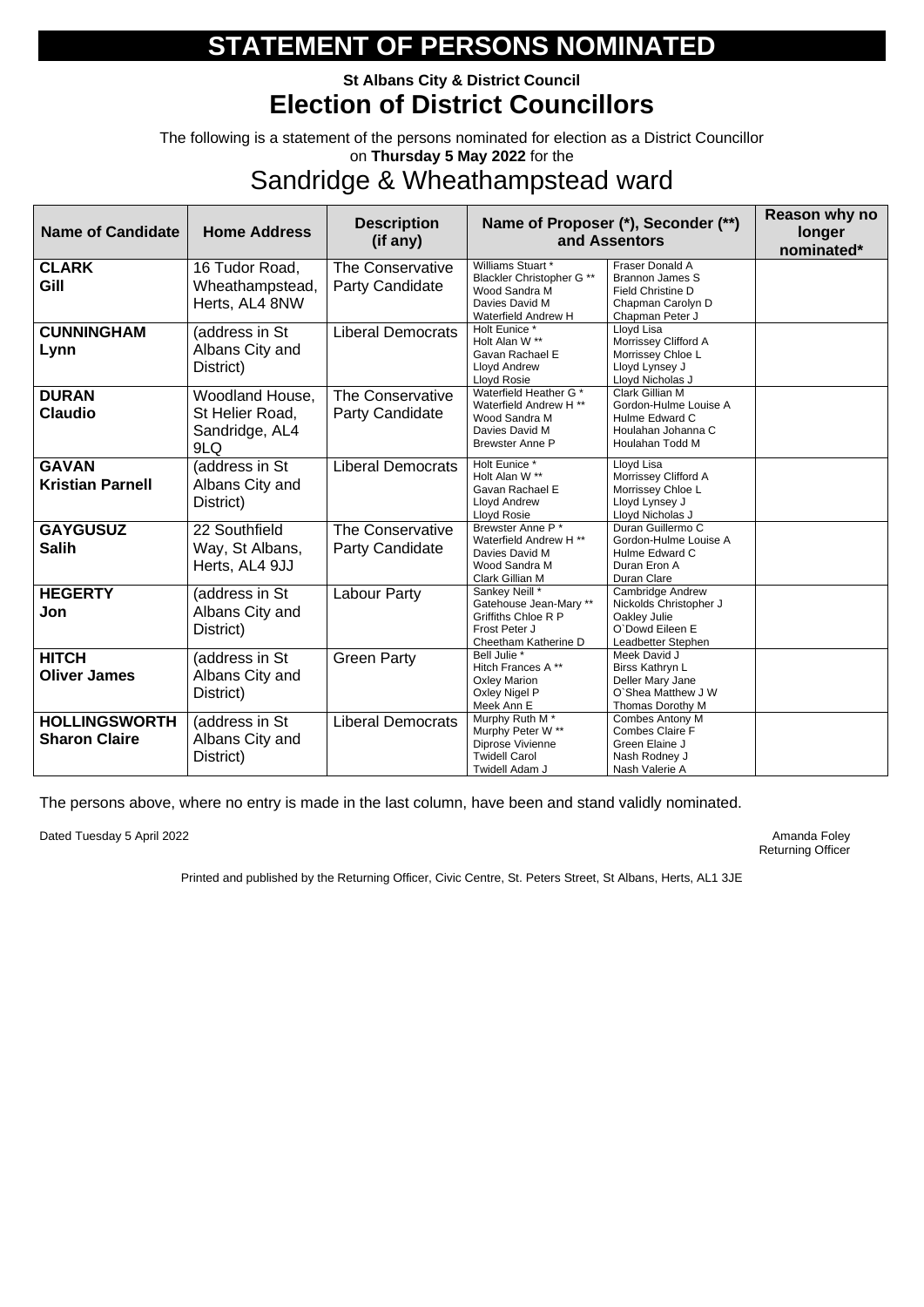### **St Albans City & District Council Election of District Councillors**

The following is a statement of the persons nominated for election as a District Councillor on **Thursday 5 May 2022** for the

## Sopwell ward

| Name of                                  | <b>Home Address</b>                                      | <b>Description</b>                     |                                                                                                                     | Name of Proposer (*), Seconder (**)                                                                                     | Reason why no     |
|------------------------------------------|----------------------------------------------------------|----------------------------------------|---------------------------------------------------------------------------------------------------------------------|-------------------------------------------------------------------------------------------------------------------------|-------------------|
| <b>Candidate</b>                         |                                                          | (if any)                               |                                                                                                                     | and Assentors                                                                                                           | longer nominated* |
| <b>CHATRATH</b><br><b>Jagat Mohan</b>    | (address in St<br>Albans City and<br>District)           | <b>Labour Party</b>                    | Gibbs Janetta M <sup>*</sup><br>Joseph David **<br>Gibbs Michael P<br>Hyman Richard<br><b>Bennett Jill</b>          | <b>Bennett Michael W</b><br>Reed Lisa A<br><b>Reed Martin A</b><br>Grant Iain C<br>Gipps Jill                           |                   |
| <b>EASTON</b><br><b>Jack Edward</b>      | 21 Marlborough<br>Gate, St Albans,<br>AL1 3TX            | <b>Green Party</b>                     | Heine Hilary P*<br>Heine Jeffrey P **<br><b>Tarry Peter W</b><br><b>Hobdell Eliot M</b><br>Jones John A             | Woff Merryn L<br>Allison Stephanie K<br>Mahoney Jacqueline M<br>Glanz Alan N<br><b>Vickery James</b>                    |                   |
| <b>EWINGTON</b><br><b>Mark Antony</b>    | 91 Holyrood<br>Crescent, St<br>Albans, Herts,<br>AL1 2LY | <b>Communist Party</b><br>of Britain   | Dunne Valerie S*<br>Ewington Christina M <sup>**</sup><br>Ewington David J<br>Sherwood John L<br>Sherwood Fiona A M | <b>Gould Timothy</b><br>Freeman Colin H<br>O'Malley John<br>Gipps Paul S<br>Crawford Louise H                           |                   |
| <b>GIBBONS</b><br><b>Tricia</b>          | (address in St<br>Albans City and<br>District)           | <b>Green Party</b>                     | Heine Hilary P*<br>Heine Jeffrey P **<br><b>Tarry Peter W</b><br><b>Hobdell Eliot M</b><br>Woff Merryn L            | Allison Stephanie K<br>Mahoney Jacqueline M<br>Glanz Alan N<br><b>Vickery James</b><br>Banks Duncan S                   |                   |
| <b>GORAR</b><br><b>Muki</b>              | (address in St<br>Albans City and<br>District)           | <b>Liberal Democrats</b>               | Shamsher Sarwar *<br>Pastor Marin Jesus **<br>Bateman Linda<br>Bateman Barry J<br>Jankowski Edmund J                | Linney Sharon<br>Henderson Alan<br>Cohen Cynthia M<br>Sena Jose<br>Doherty Adrian J                                     |                   |
| <b>HONEY</b><br>Pia                      | (address in St<br>Albans City and<br>District)           | Independent                            | Evans Richard*<br>Garland Mary **<br>Miah Hannan<br>Stapleton Nancy E H<br><b>Stapleton Adelle</b>                  | <b>Hayles Shelley</b><br>Islam Kazi A<br>Islam Kazi S<br><b>Blanson Henkemans Jack</b><br>W<br><b>Bunce Katherine H</b> |                   |
| <b>MATANLE</b><br><b>Emma Lillian</b>    | (address in St<br>Albans City and<br>District)           | <b>Liberal Democrats</b>               | Bateman Linda*<br>Bateman Barry J **<br><b>Pastor Marin Jesus</b><br>Jankowski Edmund J<br>Linney Sharon            | Henderson Alan<br>Cohen Cynthia M<br>Sena Jose<br>Doherty Adrian J<br>Latta Richard                                     |                   |
| <b>RENCH</b><br><b>Heather Christine</b> | (address in St<br>Albans City and<br>District)           | Conservative<br><b>Party Candidate</b> | Devi Susan *<br>Sumpter Barry P**<br>Sumpter Dinah R<br>Stocks Ronald S<br>Faulkner Henry O                         | Chesterman Jennifer R A<br>Chesterman Michael J<br>Lewis Russell L<br>Kemball-Cook David<br>Cook James E                |                   |
| <b>SHAMSHER</b><br><b>Sarwar</b>         | 1 Holyrood<br>Crescent, St<br>Albans, AL1 2LR            | <b>Liberal Democrats</b>               | Linney Sharon *<br>Sena Jose **<br>Bateman Linda<br>Bateman Barry J<br>Jankowski Edmund J                           | Henderson Alan<br>Cohen Cynthia M<br>Doherty Adrian J<br>Latta Richard<br>Arundel Johanna                               |                   |
| <b>SMITH</b><br><b>Janet</b>             | (address in St<br>Albans City and<br>District)           | Labour Party                           | Gibbs Michael P*<br>Joseph David **<br>Hyman Richard<br><b>Bennett Michael W</b><br>Gibbs Janetta M                 | <b>Bennett Jill</b><br>Reed Lisa A<br><b>Reed Martin A</b><br>Grant Iain C<br>Gipps Jill                                |                   |

The persons above, where no entry is made in the last column, have been and stand validly nominated.

Dated Tuesday 5 April 2022 **Amanda Foley** Amanda Foley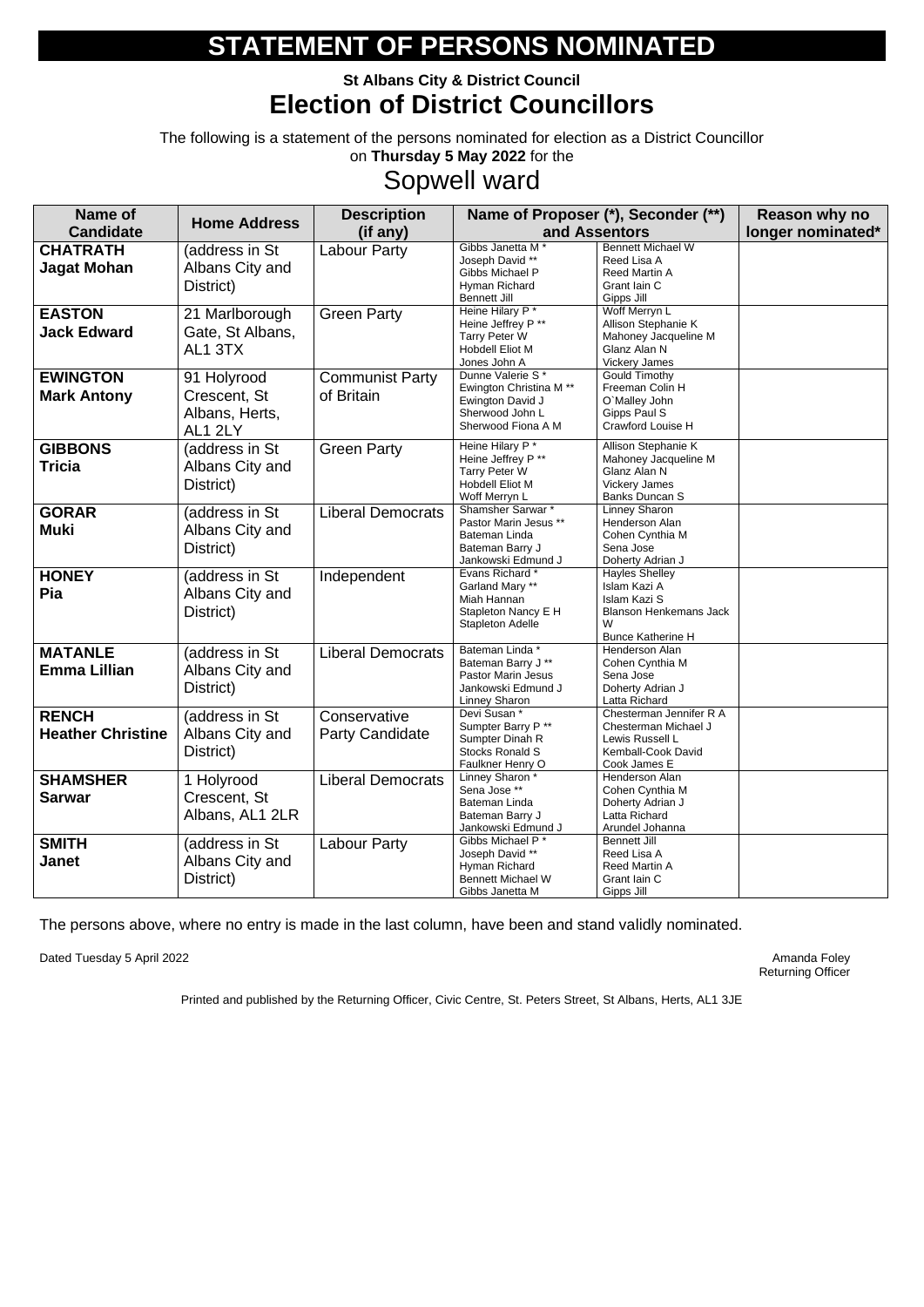### **St Albans City & District Council Election of District Councillors**

The following is a statement of the persons nominated for election as a District Councillor on **Thursday 5 May 2022** for the

## St Peters ward

| Name of                            | <b>Home Address</b>                                    | <b>Description</b>                     |                                                                                                                 | Name of Proposer (*), Seconder (**)                                                                                        | Reason why no     |
|------------------------------------|--------------------------------------------------------|----------------------------------------|-----------------------------------------------------------------------------------------------------------------|----------------------------------------------------------------------------------------------------------------------------|-------------------|
| <b>Candidate</b>                   |                                                        | (if any)                               |                                                                                                                 | and Assentors                                                                                                              | longer nominated* |
| <b>BYATT</b><br><b>David James</b> | Flat 1, 28A Alma<br>Road, St Albans,<br>Herts, AL1 3BW | <b>Labour Party</b>                    | Pakenham Malachy *<br>Ives-Rose Helen R **<br>Baker John R G<br>Hodgson Marianne E<br>Nicolson Thomas           | <b>Brown Nadine F</b><br>Howard William J<br>Vaughan Glenys M<br>Armstrong Benedict G<br>Sanderson George W R              |                   |
| <b>CALLÉ</b><br>Georgie            | (address in St<br>Albans City and<br>District)         | Conservative<br><b>Party Candidate</b> | Cahalane Daragh G P *<br>Winch Charles E **<br>Lioupas Ioannis<br>Coady James A<br>Tominey Damian P             | Stanley Ian M<br>Ivey John E<br>Moreira Hugo M G D S<br><b>White Mark</b><br>White Elaine C                                |                   |
| <b>CLARE</b><br>Danny              | (address in St<br>Albans City and<br>District)         | <b>Liberal Democrats</b>               | Cooper Daisy *<br>Davidson Robert L **<br>Wilks Jacqueline L<br>Carr Elizabeth C J<br>Parkhouse Emma L          | Edwards Sheridan A<br><b>Sutton Nicholas G</b><br>Parker Robyn L<br>Ridout Nicholas J<br>Street Nicholas J                 |                   |
| <b>GROVER</b><br><b>Simon</b>      | (address in St<br>Albans City and<br>District)         | <b>Green Party</b>                     | Easton Jack E *<br>Farenga Stephane A**<br>Henry Mary C<br>Wilks Jacqueline L<br><b>Wilks Andrew S</b>          | <b>Blinkhorn Stephen F</b><br><b>Blinkhorn Jennifer A</b><br>Jones Alan S<br>Kohn Elizabeth J<br><b>Hammond Nicholas R</b> |                   |
| <b>TAYLOR</b><br>Jacqui            | 177 Riverside<br>Road, St Albans,<br>AL1 1RZ           | <b>Liberal Democrats</b>               | Cooper Daisy *<br>Davidson Robert L **<br>Wilks Jacqueline L<br>Carr Elizabeth C J<br>Parkhouse Emma L          | Edwards Sheridan A<br><b>Sutton Nicholas G</b><br>Parker Robyn L<br>Ridout Nicholas J<br>Street Nicholas J                 |                   |
| <b>VERITY</b><br>Paul              | (address in St<br>Albans City and<br>District)         | Conservative<br><b>Party Candidate</b> | Cahalane Daragh G P *<br>Larkamphee Lamduan **<br>Moreira Hugo M G D S<br>Busseni Daniela P<br>Calle Georgina E | <b>Elliott Chloe M G</b><br>Jameson Michael J<br>Coady James A<br>Gardiner Raymond J<br>Tominey Damian P                   |                   |

The persons above, where no entry is made in the last column, have been and stand validly nominated.

Dated Tuesday 5 April 2022 **Amanda Foley** Amanda Foley

Returning Officer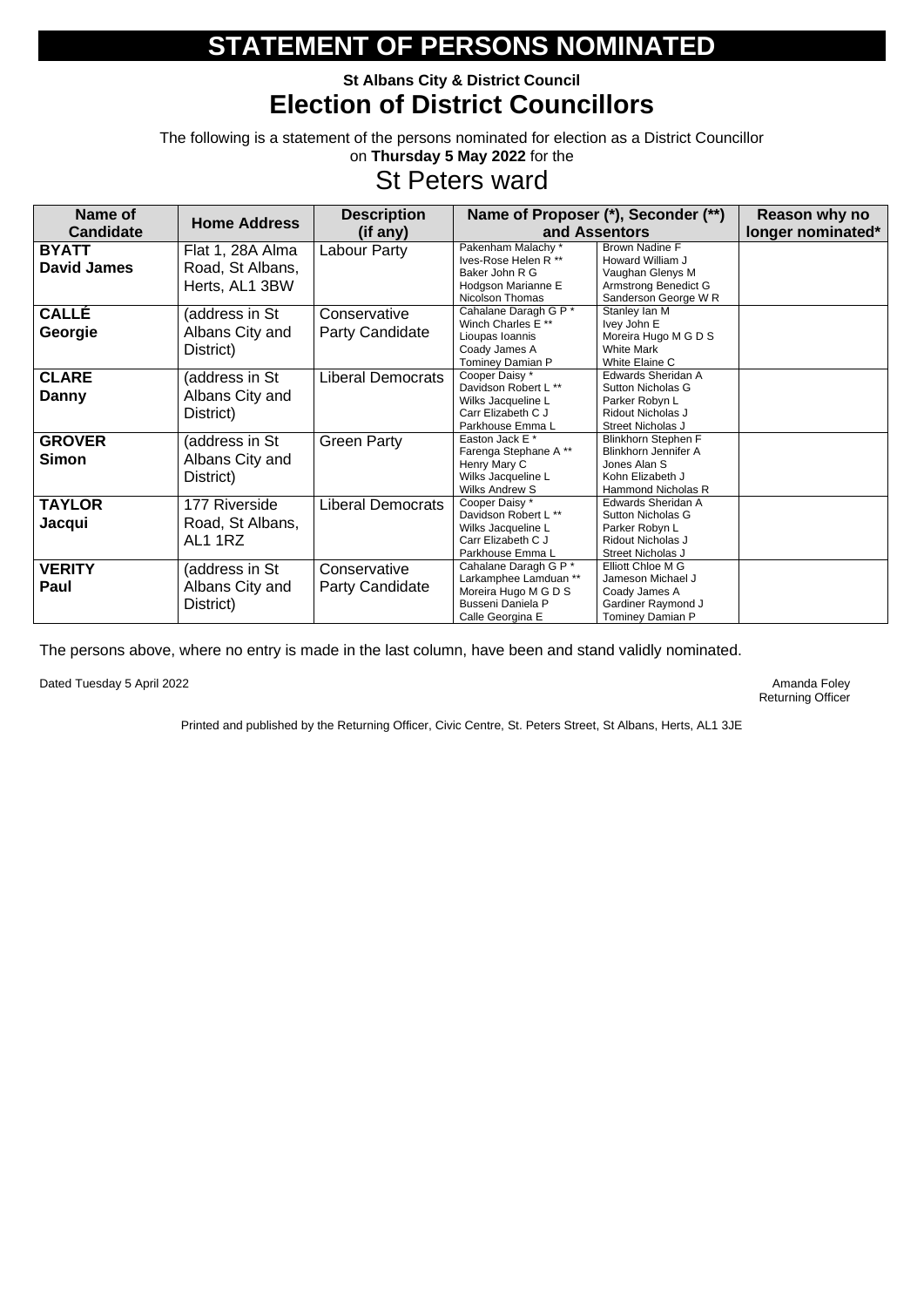### **St Albans City & District Council Election of District Councillors**

The following is a statement of the persons nominated for election as a District Councillor on **Thursday 5 May 2022** for the

## St Stephen ward

| <b>Name of</b>                                       | <b>Home Address</b>                               | <b>Description</b>                     |                                                                                                                       | Name of Proposer (*), Seconder (**)                                                                                            | Reason why no     |
|------------------------------------------------------|---------------------------------------------------|----------------------------------------|-----------------------------------------------------------------------------------------------------------------------|--------------------------------------------------------------------------------------------------------------------------------|-------------------|
| <b>Candidate</b>                                     |                                                   | (if any)                               |                                                                                                                       | and Assentors                                                                                                                  | longer nominated* |
| <b>BENNETT</b><br><b>Kate</b>                        | (address in St<br>Albans City and<br>District)    | <b>Green Party</b>                     | Throp Lucy V <sup>*</sup><br>Canham David R **<br>Cass Penelope<br>Cass Joseph R<br>Jones Clare E                     | Woodford Judith E<br>Thorpe Simon P<br>Sam Eva J<br>Fenn Ronald J<br>Fenn Margaret R                                           |                   |
| <b>BLACKWELL</b><br><b>Janet Elizabeth</b>           | 338 Watford<br>Road, St Albans,<br>Herts, AL2 3DR | <b>Labour Party</b>                    | Simons Neville A*<br>Simons Muriel A **<br>Jenkin Jennifer C<br>Veal Martin T<br>Panayiotou Peter                     | Panayiotou Kyriacoula<br>Harris Alan C<br>Harris Marie C<br>Atkinson Giles D<br>Goldbrom Elizabeth J                           |                   |
| <b>FRY</b><br><b>Giles Leon</b>                      | (address in St<br>Albans City and<br>District)    | <b>Liberal Democrats</b>               | Hilton Ajanta *<br>Hilton James **<br><b>Shaw Frances</b><br>Shaw Nathan J<br>Shaw John P                             | Voss Emma-Louise<br><b>Collison Christine H</b><br>Collison Christopher J<br>Channing-Gau Caroline<br>Channing Jonathan A      |                   |
| <b>GARCIA</b><br><b>Susana</b>                       | (address in St<br>Albans City and<br>District)    | <b>Green Party</b>                     | Throp Lucy $V^*$<br>Canham David R **<br>Cass Penelope<br>Cass Joseph R<br>Jones Clare E                              | Woodford Judith E<br>Thorpe Simon P<br>Sam Eva J<br>Fenn Ronald J<br>Fenn Margaret R                                           |                   |
| <b>HILTON</b><br>Ajanta                              | 37B Forge End,<br>St Albans, AL2<br>3EQ           | <b>Liberal Democrats</b>               | Channing-Gau Caroline *<br>Channing Jonathan A**<br><b>Baum Tracey S</b><br>Shaw John P<br>Shaw Nathan J              | <b>Shaw Frances</b><br><b>Hilton James</b><br><b>Collison Christine H</b><br>Collison Christopher J<br><b>Skelton Carmella</b> |                   |
| <b>JACOB</b><br><b>Aaron Steven</b><br><b>Edward</b> | (address in St<br>Albans City and<br>District)    | Conservative<br><b>Party Candidate</b> | Murphy Mary *<br>Murphy Ella A M <sup>**</sup><br><b>Beckett Anita G</b><br><b>Beckett Michael T</b><br>Nowell Arthur | Nowell Barbara E<br>Scott Richard J A<br>Fray Stuart R<br>Ladharam Nalisha M<br>Howes Henry C                                  |                   |
| <b>JIRASEK</b><br><b>Vladimir</b>                    | 17 Caledon<br>Road, London<br>Colney, AL2 1PB     | <b>Liberal Democrats</b>               | Channing-Gau Caroline *<br>Channing Jonathan A**<br>Baum Tracey S<br>Shaw John P<br>Shaw Nathan J                     | <b>Shaw Frances</b><br><b>Hilton James</b><br><b>Collison Christine H</b><br>Collison Christopher J<br><b>Skelton Carmella</b> |                   |
| <b>RUFFHEAD</b><br><b>Adrian Charles</b>             | (address in St<br>Albans City and<br>District)    | <b>Christian Peoples</b><br>Alliance   | Ruffhead Janet M <sup>*</sup><br>Pitteway Margaret **<br><b>Ruffhead Adrian C</b><br>Stirton Ian<br>Stirton Rachel A  | Page Simon<br>Goodbun Jill<br>Mason Betty<br>Mason Gary G<br>Pitteway Kenneth A                                                |                   |
| <b>VARGHESE</b><br><b>Joshua Callister</b>           | (address in St<br>Albans City and<br>District)    | Conservative<br><b>Party Candidate</b> | Murphy Mary *<br>Murphy Ella A M <sup>**</sup><br>Beckett Anita G<br><b>Beckett Michael T</b><br>Nowell Arthur        | Nowell Barbara E<br>Scott Richard J A<br>Fray Stuart R<br>Ladharam Nalisha M<br>Ladharam Mohan                                 |                   |
| <b>WINSTONE</b><br><b>Dave</b>                       | (address in St<br>Albans City and<br>District)    | Conservative<br><b>Party Candidate</b> | Featherstone Susan J*<br>Featherstone John M **<br>Nowell Arthur<br>Nowell Barbara E<br>Drinkwater John J             | Drinkwater Margaret R<br>Altman Frank P<br>Altman Joan H<br>Davidov Barbara<br><b>Tuck Sidney E</b>                            |                   |

The persons above, where no entry is made in the last column, have been and stand validly nominated.

Dated Tuesday 5 April 2022 **Amanda Foley** Amanda Foley